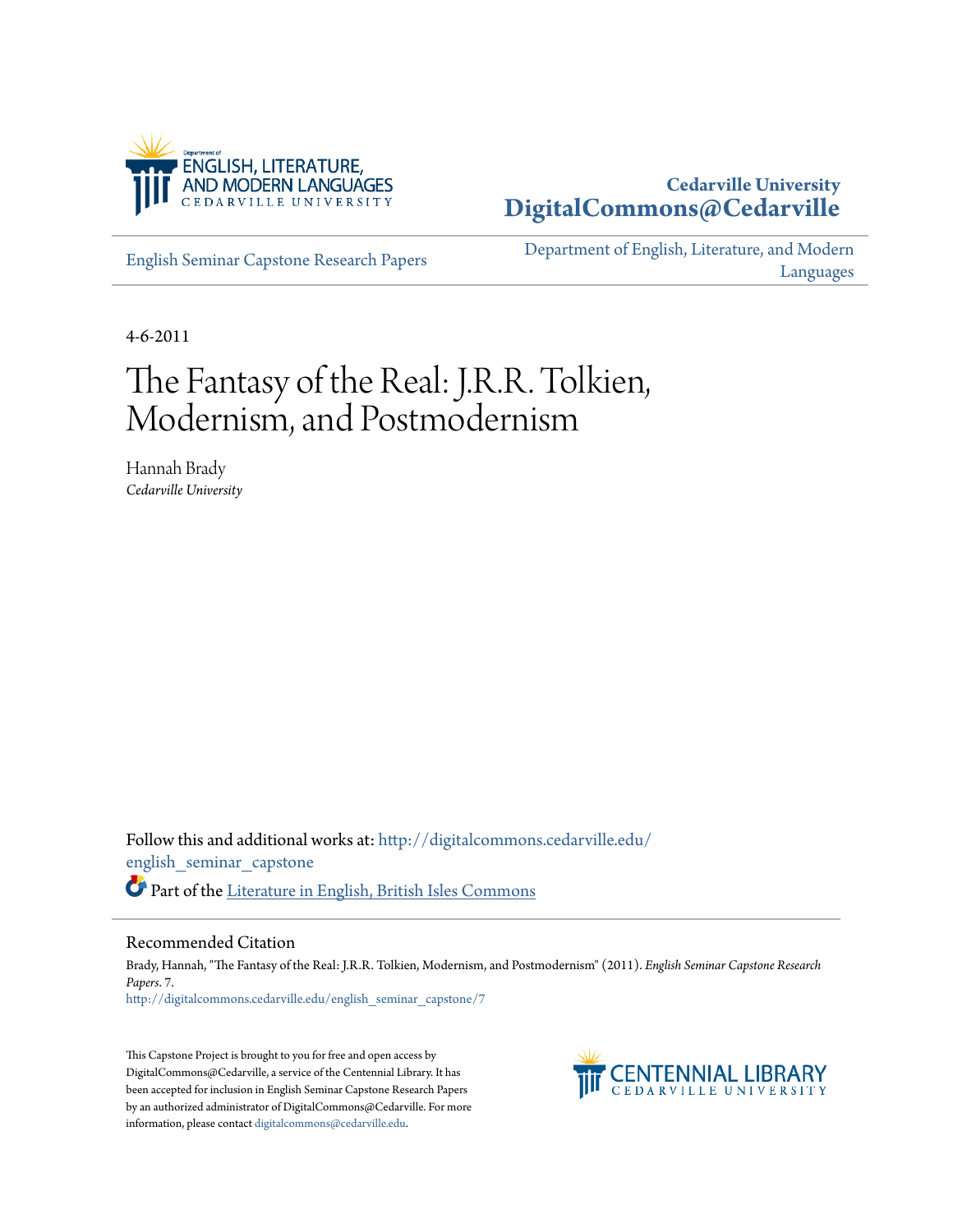Hannah Brady Sr. Seminar Dr. Deardorff 6 April 2011

The Fantasy of the Real:

J.R.R. Tolkien, Modernism, and Postmodernism

 J.R.R. Tolkien's trilogy, *The Lord of the Rings*, grips readers of all ages in the power of its story and characters. Tolkien leads his audience through a world and a time that is entirely different from that of contemporary society, but he also remains true to the human condition as the morals and conflicts within the story resonate with authentic human emotion. Tolkien allows readers to temporarily escape the present although not to forget reality. Tolkien follows his own "rules" of "fairy-story" in order to present a fantastical tale that represents Truth better than many stories that may not be considered fantasy at all by connecting the contemporary reader with the sense of a historical epic. However, readers may question the brilliance of a man who would spend years making up his own peoples and races, complete with their own histories and languages, simply for a "fairytale". Why would a man who can write a best-selling epic in three volumes waste years on creating this complex context of make-believe?

 Tolkien wrote in an age that was infused with modernism but also approaching the drifting nature of postmodernism. This meant that people were becoming increasingly individualistic at the same time as they were becoming more disconnected from any sense of faith in an authentic real or an absolute. People were replacing an absolute and authentic Real, or Truth, with false distractions for the purpose of this paper delineated as lowercase real, or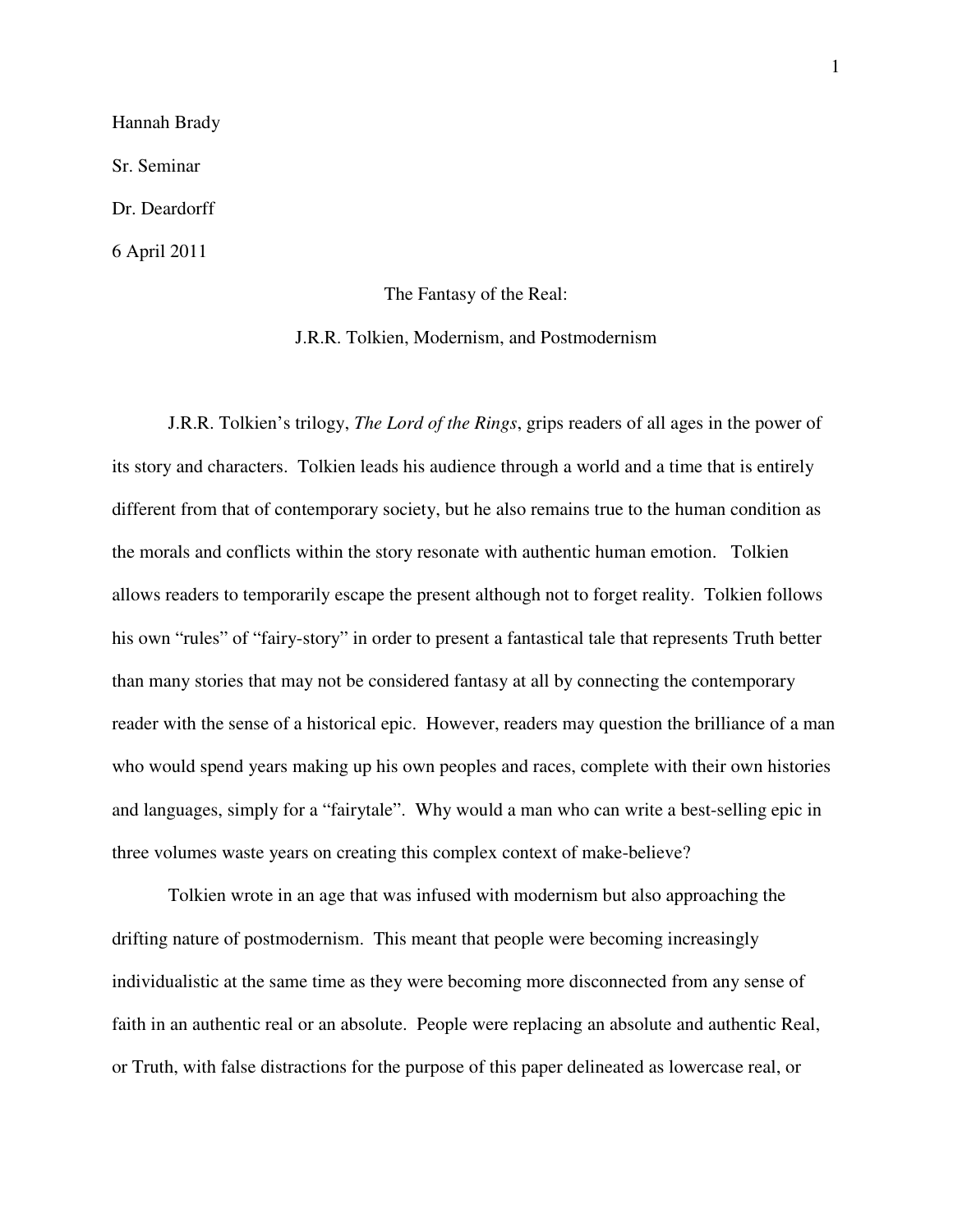truth. Enlightenment promises like individuality and scientific advancement failed to produce promised answers but only led to more questions and emptiness. Everything from religion and science to politics and philosophy were affected by the broken system of modernism that took away absolutes and never replaced them, leading to a postmodern era defined by distraction rather than Reality Belief in language also suffered as language theorists like Ferdinand de Saussure and Jean Boudrillard proved that a solid connection between substance and thought was arbitrary. Tolkien, however, remained "safe" from the modern ideal of looking outside history to discover the individual. Tolkien remained rooted in the traditions of Old England and the Christian faith, even providing his own "history" in which he could create a world that still thrived from the presence of absolutes and relevant historical context. Through creating his own world, history, and language, Tolkien tells a story based on his philological interests. However, his work also functions as a pre-modernist text whose author still believes in a transcendent signified, or absolute, and presents this to his audience by structuring a world in which the signifier still represents the signified in the closer relationship of a more primitive age. Tolkien ironically uses a fantasy world to get back to a more stable and authentic real through reconnecting to English history and creating a "fantasy" world in which language is more closely connected with the authentic.

#### **Part I: Between Two Ages: The modern and postmodern context**

 Tolkien invented his world and wrote his trilogy in the 1930s and 40s following his involvement in World War I and throughout the mounting conflict of World War II. Tolkien finished the story in 1947 and completed his revisions by 1949 (Carpenter 203, 204). Allen & Unwin published the first volume of the trilogy in the summer of 1954 and the other two soon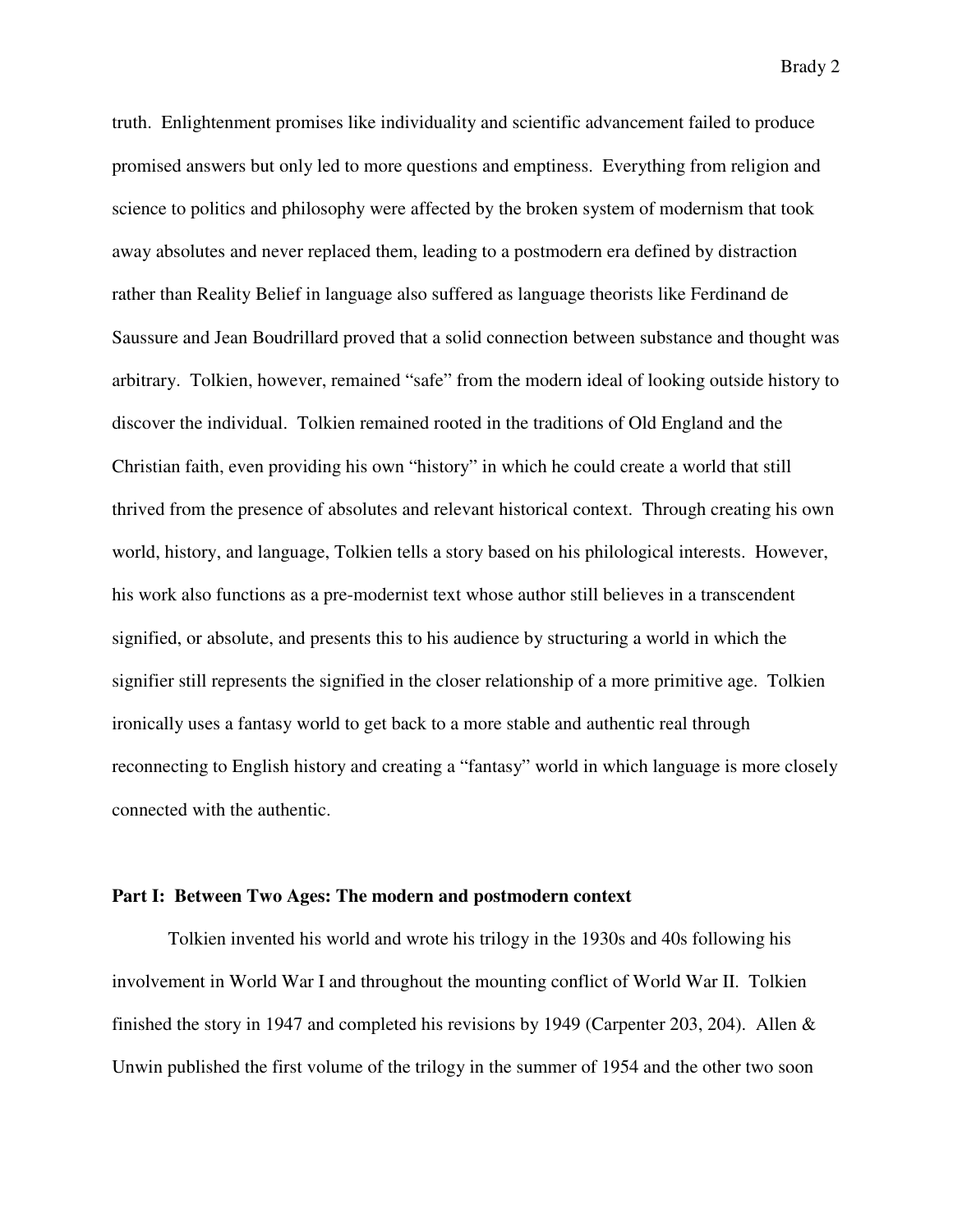followed, sixteen years after Tolkien had started the work (219). Tolkien's world was finally available to the public, a public that was reaching the edge of a modern age and quickly shifting into the even more arbitrary ideal of the postmodern. The ideologies, or the lack thereof, which surrounded Tolkien and his contemporaries were defined by individualism and right to choice with a noticeable lack of faith in any defined Real, or absolute. The expectation that people ought to choose their own beliefs started with the Enlightenment, which was "marked by the development of discourses of rationality and reason, a rejection of previous ways of organizing thought and the development of an autonomous subject" (Murray and Tew 11). By encouraging people to use their own reason, the Enlightenment defined a move towards greater individualism. The modern age was marked in its beginnings by the Enlightenment and industrialization had led to "endless self-reflexivity and cognitive instability" as people spliced life into separate domains that they could not define apart from history in the way the Enlightenment had promised (Wood 335). Whereas the Enlightenment had promised that reason would lead to Truth, in actuality, a modern age dictated that more reason only led to more uncertainty, and the individual became stuck in a system without absolutes.

 Philosophically, modernism led to individualistic thinking and therefore relativity. Philosophers began to agree with Nietzsche, who reveled in the thought that "Truth" is only "the will to be master of the multiplicity of sensations" (Rorty xvi). Philosophy saw a shift from groups seeking truth through what works to individuals deciding their own truth based on reasoning through their own sensations. Truth was no longer certain even in the sense that it could be decided by a community; instead it was relative based on individual belief. This prevalent uncertainty led to a complete lack of anything stable, including morality. According to Richard Rorty, relativists had to "give up on the idea that there are unconditional, transcultural,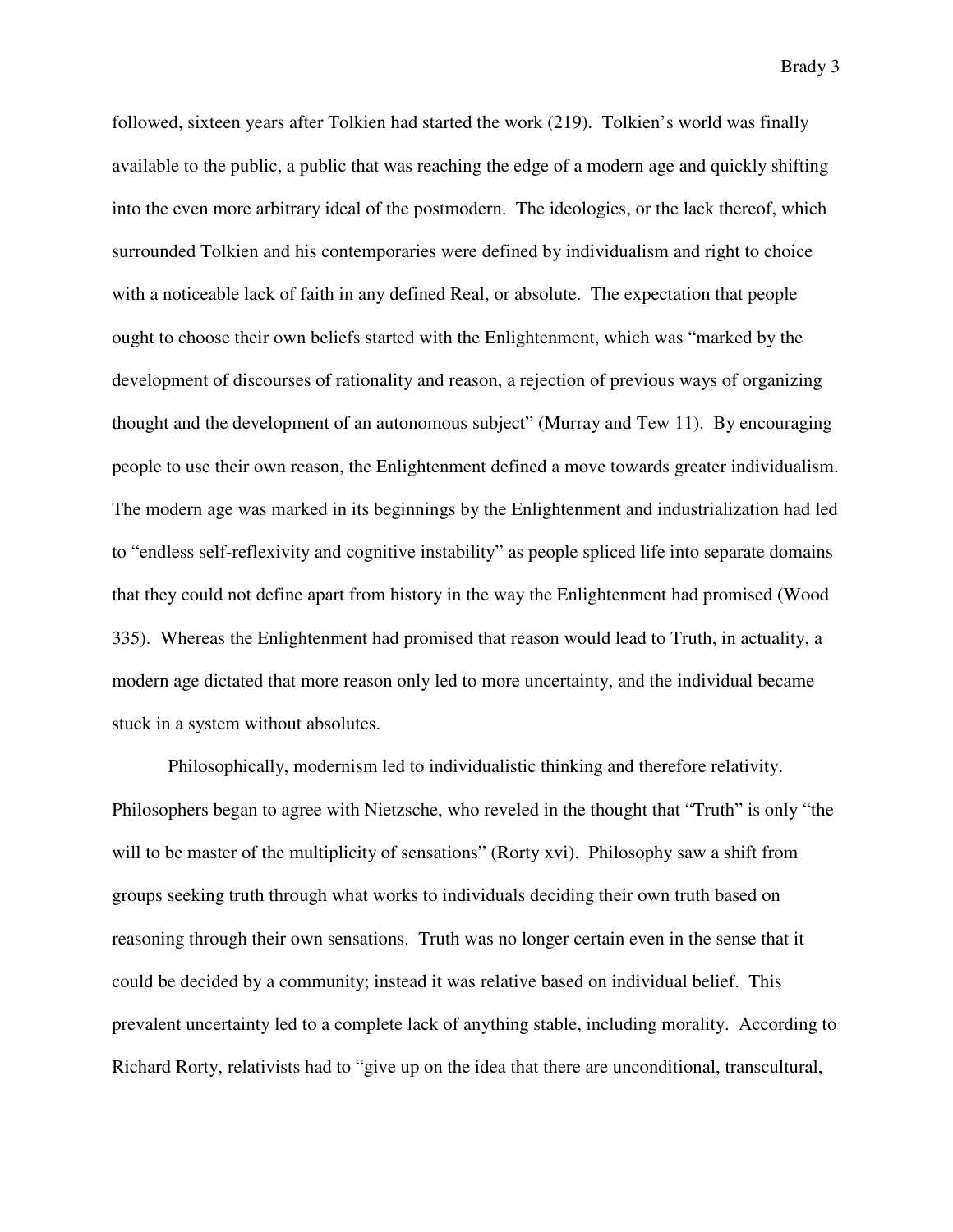moral obligations, obligations rooted in an unchanging, ahistorical human nature" (xvi). Rorty reiterates the modernist idea that one had to step outside of humanity to regard it in terms of history and social formations and then reject these things in order to form one's own individualistic belief. There could not be an absolute Truth that defined humanity but only loosely defined truth that rose from historical context and social constructs that benefitted the greater good. Truth as people see it had become "relative" rather than "objective" because it was only defined in terms of how it related to other conceptions. Derrida called the search for an absolute the search for a "full presence beyond the reach of play," meaning "an absolute beyond the reach of relationality" (xviii). If there was an absolute truth, then it would have to somehow transcend all social relationship or interaction with history. Therefore, modern philosophy severely limited the possibility of an absolute. Finding Truth became collectively or even individually impossible unless an individual could somehow separate himself completely from any historical context or relationship with other human beings. Thus, modernist belief marked a "rupture with the past" as the subject, or individual, began to distance himself from all outward restraint and make only individual feelings the basis for knowing truth of any kind (Murray and Tew 3). The modernist was supposed to be able to distance himself from a particular past or tradition that was now regarded as naïve and take an individualized neutral stance. The great irony of this, according to Gustavo Benavides, is that "the task of self-extrication proves to be perpetual" (Wood 335). Individuals were forced to constantly distance themselves from history and context and therefore could never reach any true absolute.

 Technology starting with and following the Industrial Revolution largely contributed to the modernist individualistic mindset. Philip Tew and Alex Murray call the railway the most "representative image of Modernism" (4). The trains and the railways spreading across both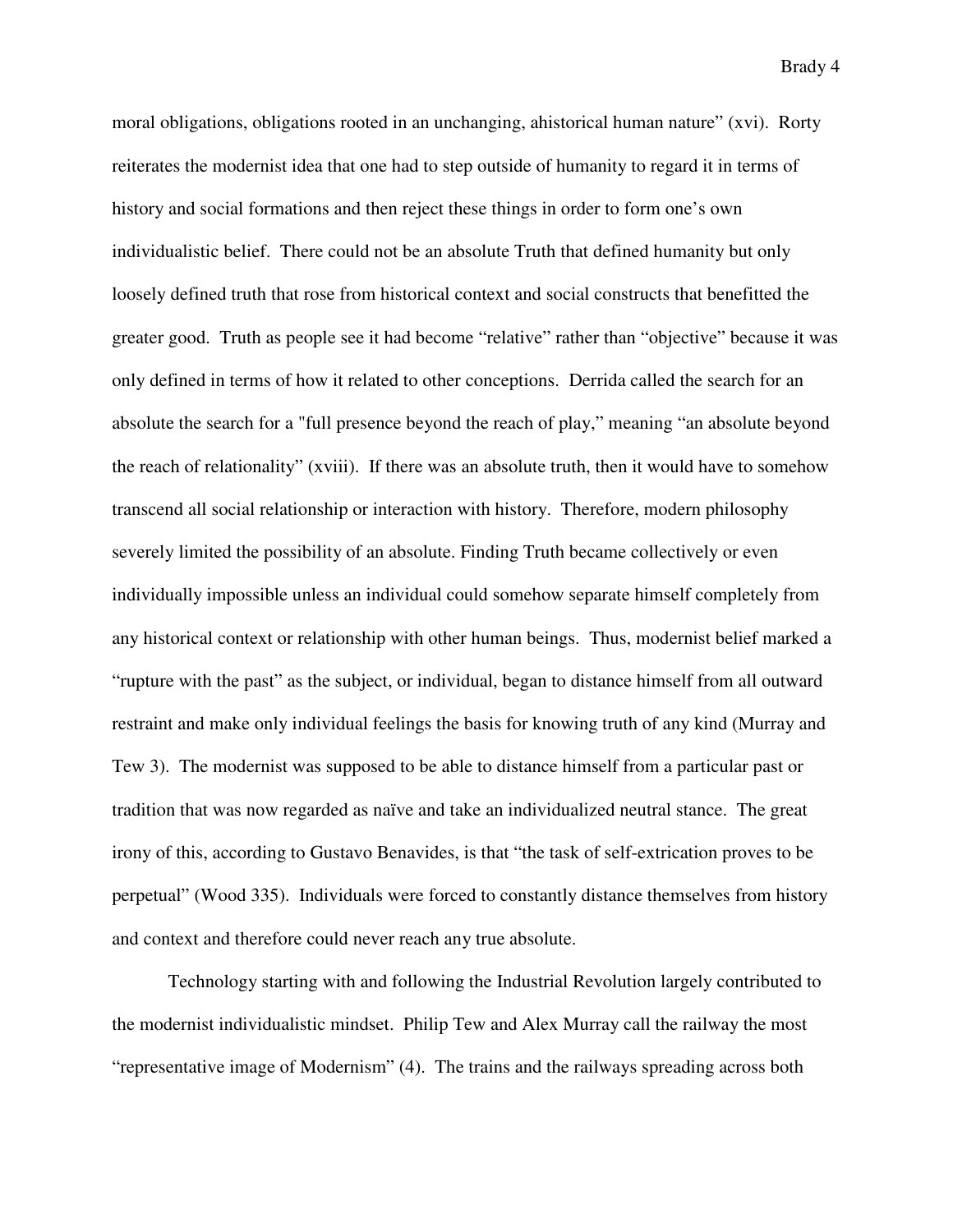Europe and the United States in the latter half of the  $19<sup>th</sup>$  century marked the "locus of innovation, speed, changing social relations." The railway system even formed its own standard time, altering the historical perceptions of not only space but also time (4). This new fluidity emphasized the alienation involved in modernity as individuals could become even more disconnected from the standards of history and from dependence upon other individuals as machines and systems began to replace people. This made the only sense of community one of "collective dislocation" and made space and time "multiple and ambivalent" (5). These advancements in travel and communication marked the typical schism of "newness" that also led to a more "mechanized" humanity (5). As individuals became less dependent upon communities, they were more able to distance themselves from history and tradition to focus on reason leading to their own relative truths and therefore no Truth, or absolute, at all.

 These new rises in technology also led to innovations in consumerism and economics, one of the most influential being the new ability to produce 'mass media.' Mass media was an "increasing homogeneity of cultural production provided by technology" that led to an "increasingly homogenized and importantly apathetic society" (Murray and Tew 5). Mass media contributed to the loss of an absolute by providing products of distraction for people, erasing their need to find a Real. Idealist theories of aesthetic experience shifted to materialism (6). As mass media increasingly marketed mass production and consumerism, people began to define themselves by their privately owned goods and therefore became even more isolated and autonomous (Wood 337). "Traditional" cultures defined the human self as "social and dependent," a working part of larger society in which one became a "person" by fulfilling a social role (338). However, as mass production subsumed the collective and offered individualism, people instead defined their essential being as a constant search for self-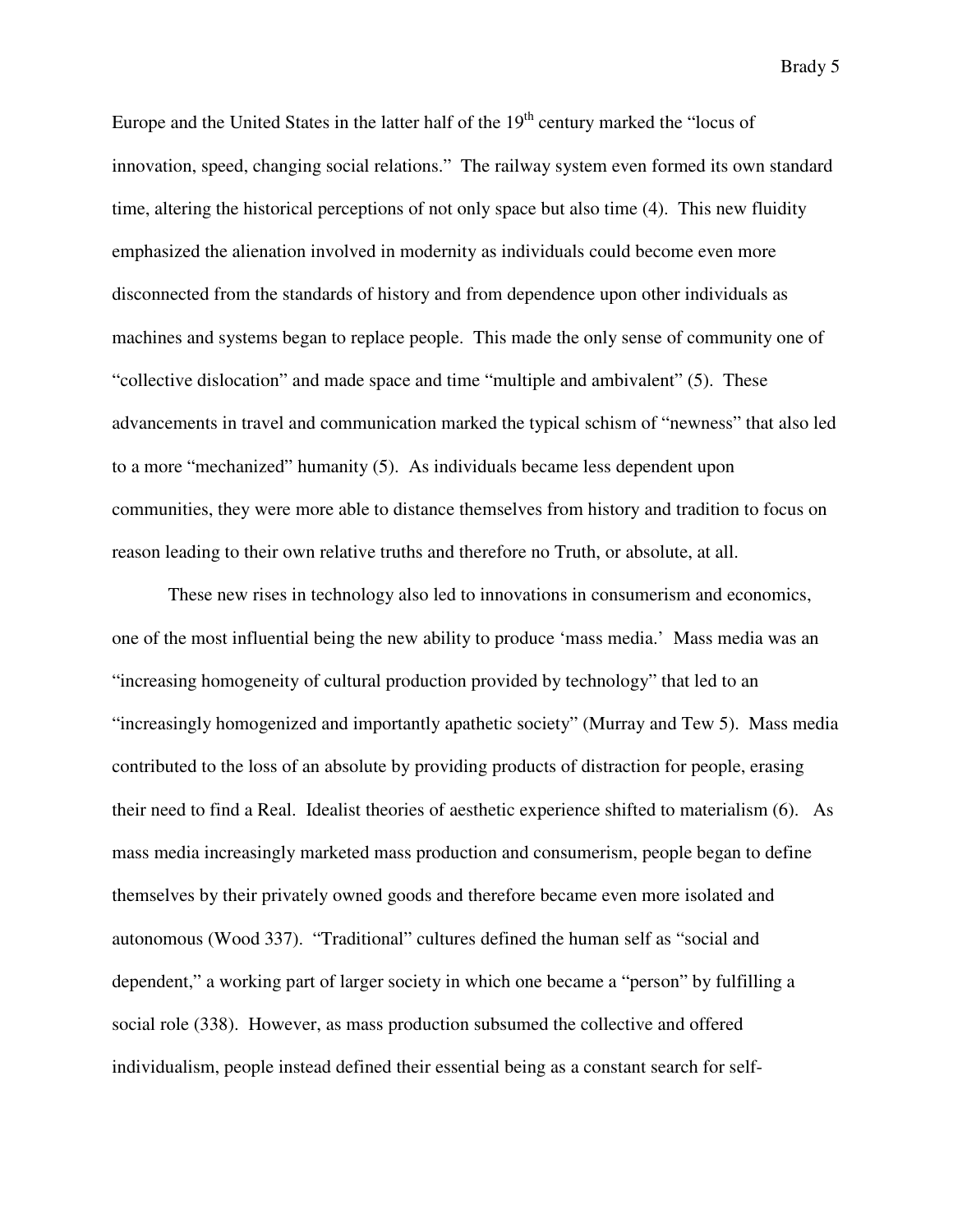satisfaction. Mass media perpetuated this search by selling the ideologies and products that fulfilled the individualistic definition of "happiness." With so many distractions and opportunities to be happy, the materialism of a modern age not only left people without an absolute but also left them lacking the motivation to find one. The machine of production fostered an autonomous connection between humans and products as men and women defined themselves by what they did. They would therefore be tied closely with production; "the organization of a society governed by law, and a personal life governed by both self-interest and the will to be free of constraints" (Murray and Tew 12). Reason had led people to want their own free will; yet, they were still trapped in the machine of industry and capitalism. So people were forced to seek this "free" will through economic prosperity and consumerism, resisting historical tradition. This resistance was supposed to lead to affluence, freedom, and happiness; but, in reality, it was further destroying the ability to find happiness in a stable center and known Truth.

 Modern politics further destroyed the opportunity to believe in an absolute. Although democracy appeared to offer the desired individuality and freedom of modernist belief, the human spirit was also constantly crushed by the oppressive tyrannies springing up in an age of war (Wood 346). Most prominently in Nazi-Germany, fear of government power and coercion had never been so "pandemic" as millions were murdered for arbitrary reasons, many by their own governments. Even in America, politics were corrupt and fear prevalent as people practiced surveillance on their neighbors "lest they themselves be devoured by the gigantic bureaucracy of oppression and manipulation" (346). This brutality of mass death and the bureaucracy of western governments led not to more gratified freedoms of individuals but rather a deep fear of traditional ideologies and power structures. Not only was a stable Truth not to be found, but now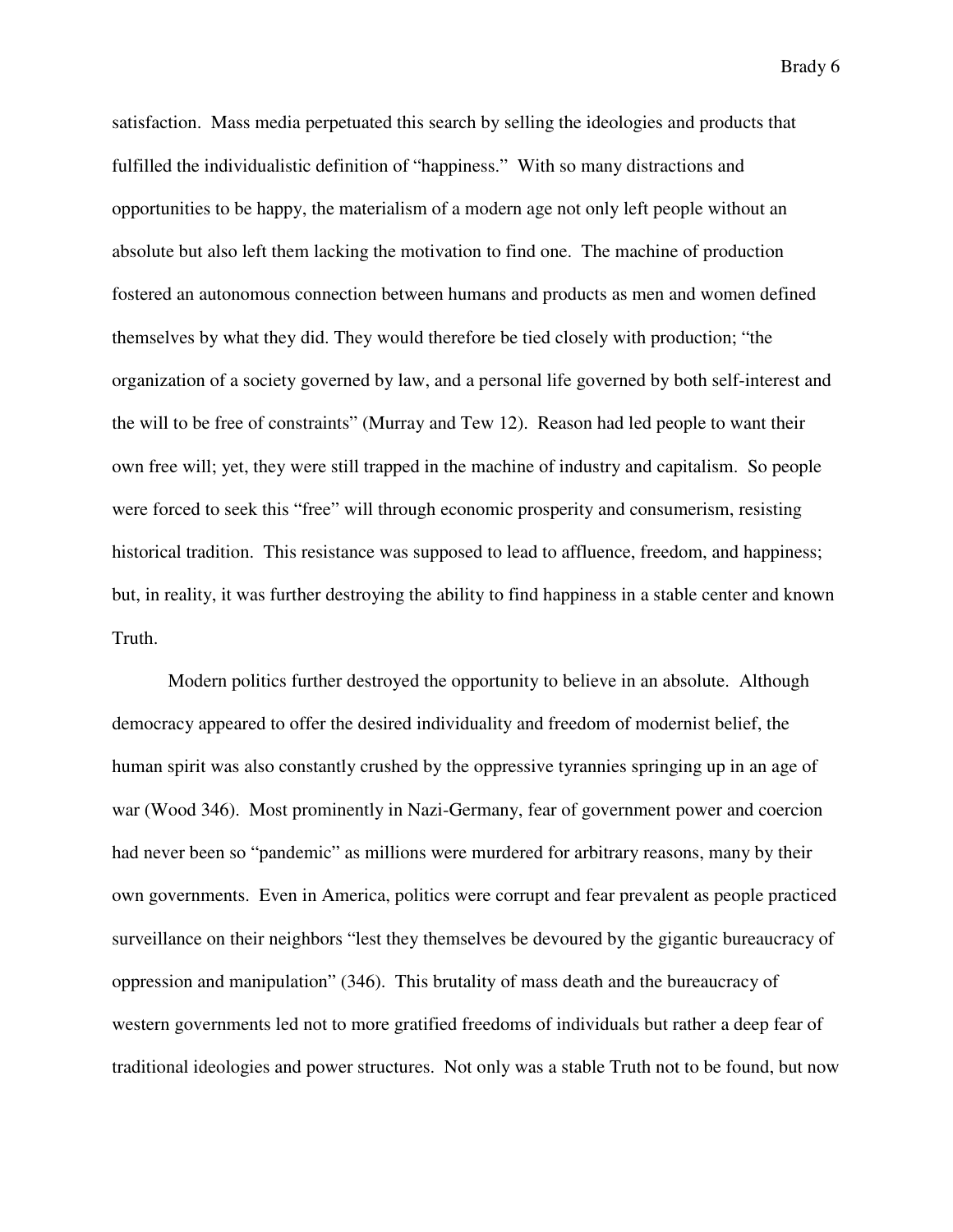individuals could see an established absolute as literally dangerous not only to the freedom of thought and reason but to their very lives and happiness.

 Religion as a traditional structure could also no longer offer a stable reality as it was dismantled by fear and reason. In the modern age, religion became simply one of those "historical conditions," or traditions, from which individuals had to separate in order to gain their own complete understanding of self through reason. The modern world was left with a "cosmic vacancy" of "divine absence and abandonment" (Wood 345). Modernist belief accepted a Nietzsche-like "death of God" stance in a world where they had in fact abandoned God as another tradition constructed by societies for the benefit of the whole rather than the individual. In the reign of reason, even religious people would be forced to step outside of Christianity, or other religions, to prove the validity of their beliefs from a neutral point above the Church with its historical and cultural implications (342). Religion had become pluralistic and individualistic; no longer could God's act of self-disclosure be utterly final. Each person would determine his own religion and morals rather than base them on tradition or a historical text like the Bible (348). Now, reason alone could "establish a correspondence between human action and the order of the world." According to French social theorist Alain Touraine, "Religious thought had indeed tried to [establish this correspondence], but was paralyzed by the finalism characteristic of monotheistic religions based upon a revelation. Reason inspire[d] science and its applications; it also require[d] the adaptation of social life to individual or collective needs" (Murray and Tew 12). Science and reason allowed people to choose their own fluid "absolutes" and suggested that a real stated absolute in religion was distasteful. The arbitrariness of modernism made the very idea of a monotheistic God outdated and naïve along with so many of the other rejected histories and traditions.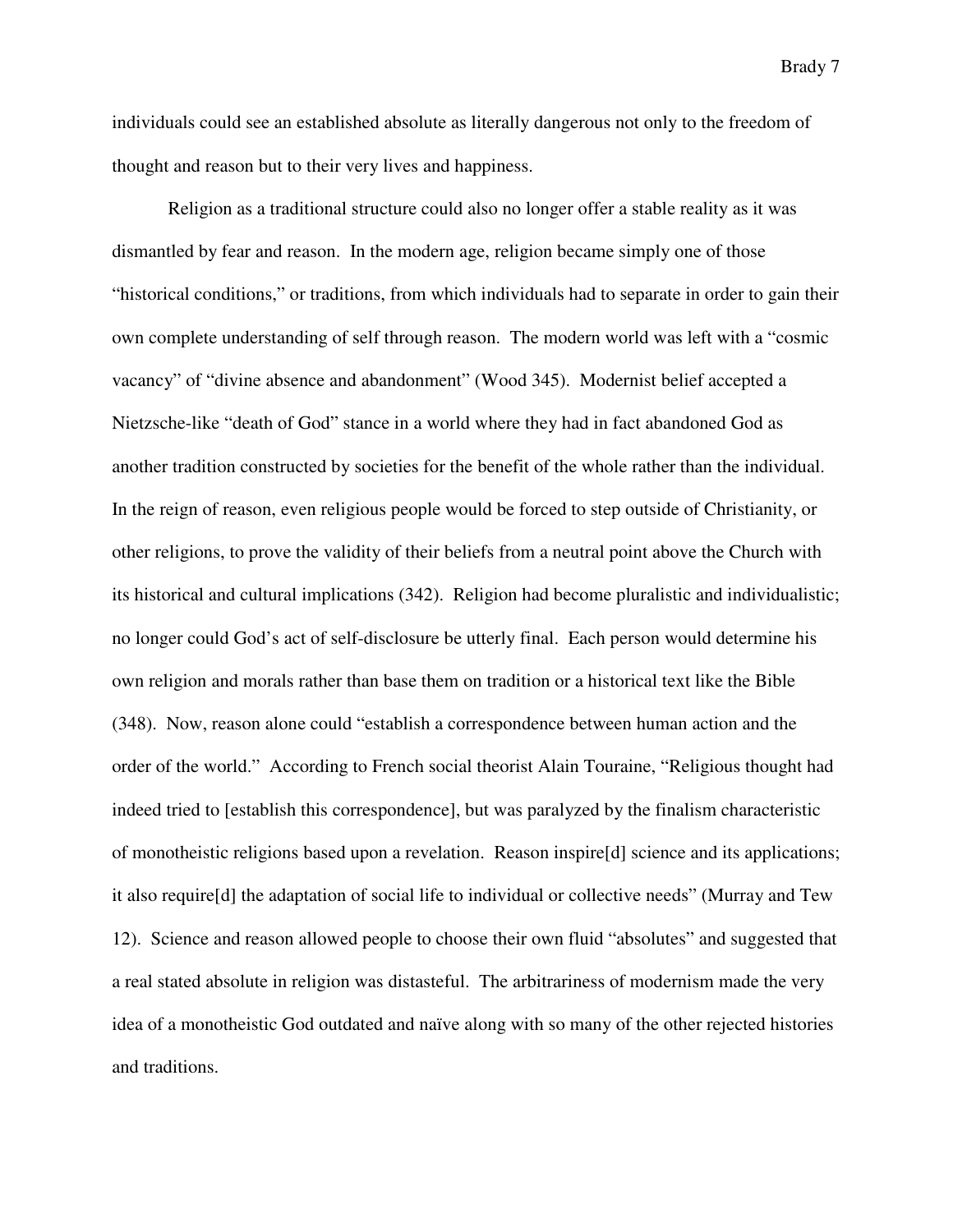The culmination of modernist fears and relativism came from the first and second World Wars in the first half of the  $20<sup>th</sup>$  century. With the First World War, or the Great War, something new and terrible entered modern life in the form of battles not fought with "swords and catapults" or even with rifles but rather with "tanks and howitzers and airplanes." The modernist legacy of advancing technology and the powerful Machine had virtually led to mass murder. Instruments of war were no longer designed to kill individual soldiers but instead to wipe out whole armies and communities, to "lay waste to nearly every living thing" (Wood 344). Entire peoples were exterminated and political parties and oppositions blown away. Warfare was one thing about modernism at least that did not remain solely about the individual. However, Nietzsche's romantic idea of "cleansing warfare" brought all the fears started by technology, politics, commercialism and everything else to a frightening head. The escalated fear of death resulted in an even greater fascination with science and the limits of the body as a perceptual system (Murray and Tew 7). Devastating loss became a central part of the individual experience and led to a self-consciousness of the uncanny. Humans would now have to orient themselves toward self-disintegration in the face of weapons that could in fact lead them not only to death but literal nonexistence. If death was inevitable even with the medical advancements produced by the wars and technology, the purpose of life must be to live as long as possible and enjoy oneself (Wood 338). Due to the terror and the fear brought about by the wars, people would be even more convinced that the only place to look for truth was inwards and that a journey toward self-fulfillment until nonexistence should be the primary function of life.

 Modernism was primarily a response to the Enlightenment promise that reason and thinking would lead to Truth. However, instead of leading to one absolute Truth, the Enlightenment raised more questions and showed the impossibility of forming a collective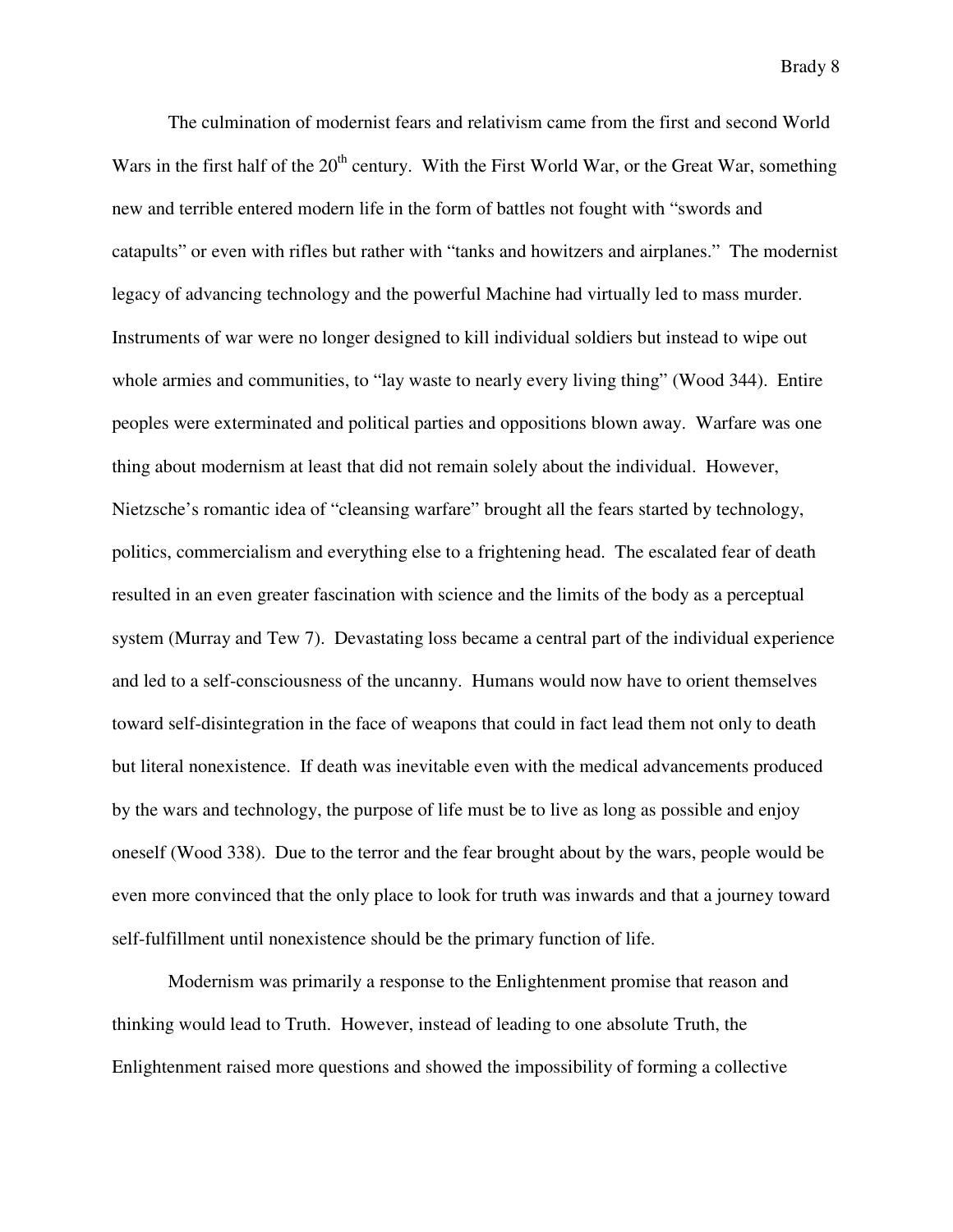absolute to which communities could adhere outside of history and tradition. Modernist belief dictated that traditional societies had been built upon "manufactured" status quos that paraded as ultimate Truth but really only caused people to be slaves to the system. Modernists tried to break free of that system by rejecting traditional "Truth" to form new ideas as individuals. As modernist thought moved into the unclear boundaries of postmodernism, individuals began to realize that even personal truth is ambiguous and ultimately unknowable. Thinking began to shift to the paradigm that perhaps there really is no Truth, and people are just able to find enough distractions or enough truths to keep them satisfied until their inevitable deaths.

 Tolkien wrote during this age in which individualism of the subject was starting to fail and people were realizing that they had become stuck in the post-Enlightenment system of unfulfilled promises and constant fear. Reason had led to uncertainty rather than ultimate Truth. Science had led to chemical warfare and nuclear threat by the end of World War II rather than a prolonged and fulfilling life. Religion had not only been deluded by science but had also not come through on its own promises of humanism. The reason and individualism of the Enlightenment had led to the opposite of illumination and clarification as fears became more pronounced and confusion was more prevalent rather than less. The ambiguity of what could be known and even what ought to be known was in intense conflict with the individual desire for an authentic absolute that seemed to have disappeared in the midst of all this fearful "knowledge."

## **Part II: Even Language: Language theory according to Ferdinand de Saussure and Jean Boudrillard**

 Language is a social element that, like science and mathematics, seemingly represents the Enlightenment ideal of reason in its logical, rational, and universal order. According to social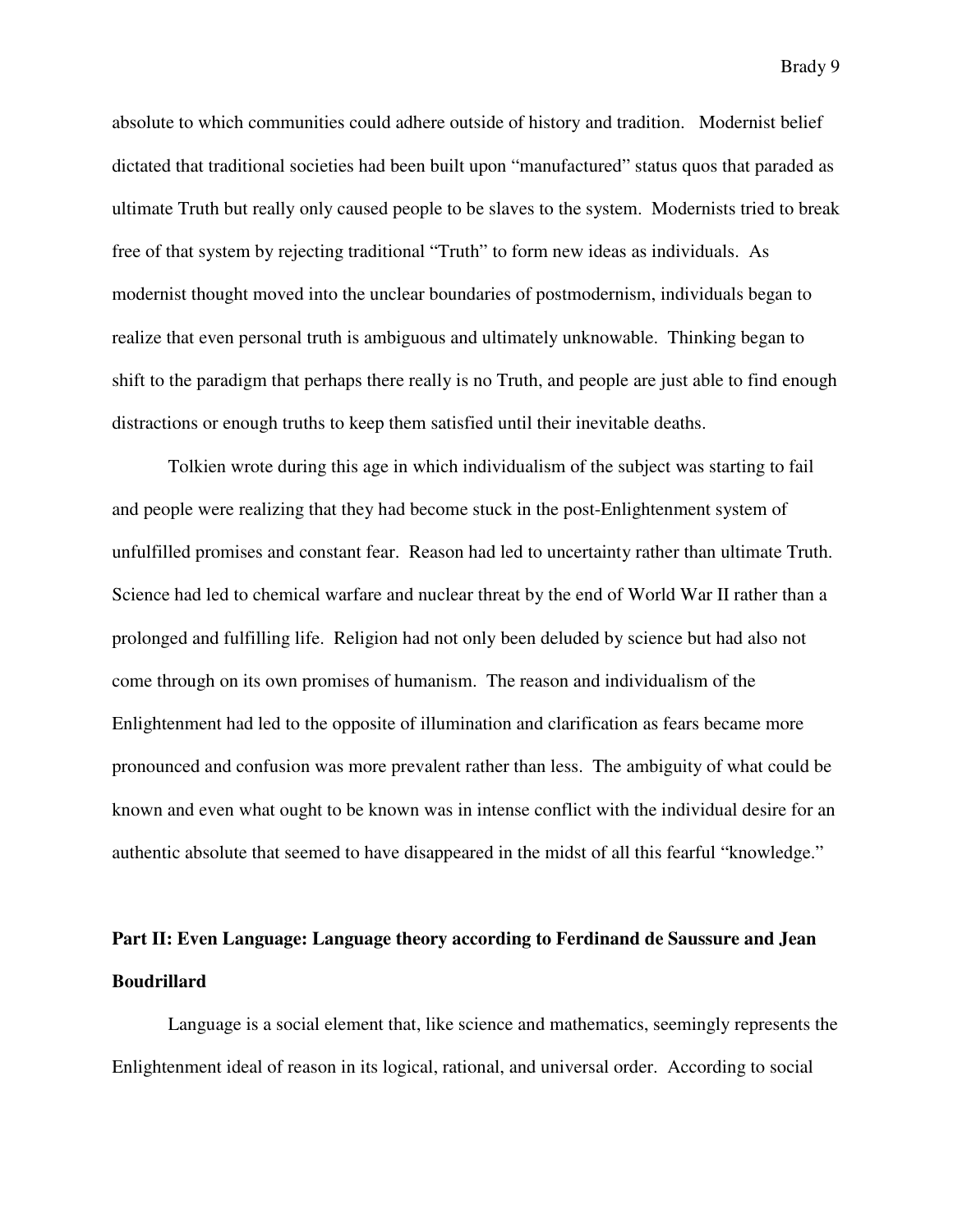theorist Zygmunt Bauman, "'Through its naming/classifying function, language posits itself between a solidly founded, orderly world fit for human habitation, and a contingent world of randomness, in which human survival weapons – memory, the capacity for learning – would be useless, if not downright suicidal. Language strives to sustain the order and to deny or suppress randomness and contingency'" (Murray and Tew 14). Language fits the ultimate form of reason because its universal use of naming and classifying allows it to be straight-forward and ordered. However, modernists' ambition was to "access the impressionistic" to emphasize the disordered and chaotic. Modernists wanted to discover ambivalence and inner conflict that were not in keeping with the traditional stability of language while at the same time turning language into a scientific system. Structural linguist Ferdinand de Saussure taught in the latter half of the 19<sup>th</sup> century and early 20<sup>th</sup> century in the *Course in General Linguistics* that language is in fact fluid and works from the same relationships between conventional signs and value in a similar way to the ambivalent Marxist arguments expressed in economics. Saussure turned the study of language into a science as a modernist celebrating language's arbitrary nature but also its scientific clarity. Later, post-structuralists like Jean Boudrillard would argue that the production and mediation of a new modernistic technology separated language from its original basic intent. Tolkien wrote his trilogy in the midst of this shift from the relative stability of language as a closed system in modernist study to the mediated and fluid language theory under more postmodernist arguments like Boudrillard's.

 In order to understand Tolkien's text through Saussure and Boudrillard, one must first be able to recognize the terms they fixed in language theory. According to Saussure, the central "being" of language is the "sign," which is split into two parts, the "signified" and the "signifier." Language is a system of these signs that expresses ideas according to what the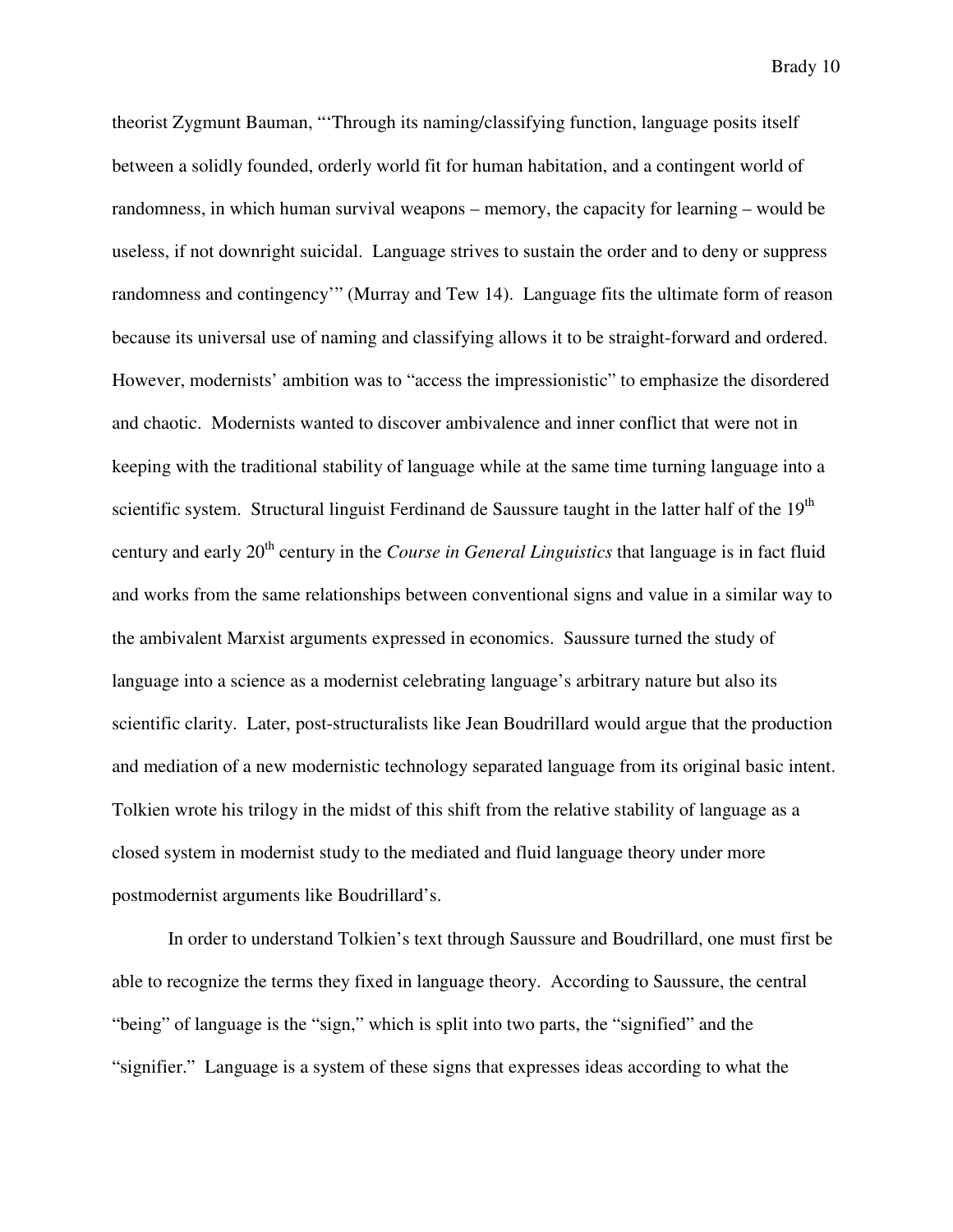surrounding culture has agreed upon (Saussure 851). Saussure uses the word "sign" to designate the whole where "signified" is the concept and "signifier" is the sound-image (853). The "sign" itself designates this relationship between the signified and the signifier. Saussure argues that "without the help of signs we would be unable to make a clear-cut, consistent distinction between two ideas. Without language, thought is a vague, uncharted nebula. There are no pre-existing ideas, and nothing is distinct before the appearance of language" (856). Signs and language are necessary for thought to exist under Saussure's assumptions. Saussure continually reminds his readers to think of talking to themselves; when we form thoughts in our heads, we are articulating "words" and therefore connecting images and designators in our subconscious as we use the signifieds and the signifiers together.

 Another important concept of Saussure's to remember before addressing his role as a modernist is that of linguistic "value." Saussure draws this concept from Karl Marx's distinction between "use value" and "exchange value" in economic theory. "Signification" is tied to the characteristics of the object, and the "value" is entirely a function of the system of exchange, in this case language (Leitch 847). This means that the value gives significance to a signification, or a word. This value is determined not by the word itself but rather by the exchange of given concepts within a community. Value is fixed by everything that exists outside of the word, therefore connoting a negative relationship between significations in language rather than positive. Saussure calls language a "system of interdependent terms in which the value of each term results solely from the simultaneous presence of others." Words can be exchanged for ideas or compared with other words. The value is not fixed because it can always be "exchanged" for another given concept or word outside of the original intent (Saussure 858). As a result, rather than pre-existing thoughts and ideas, we have a closed system that creates "values" based on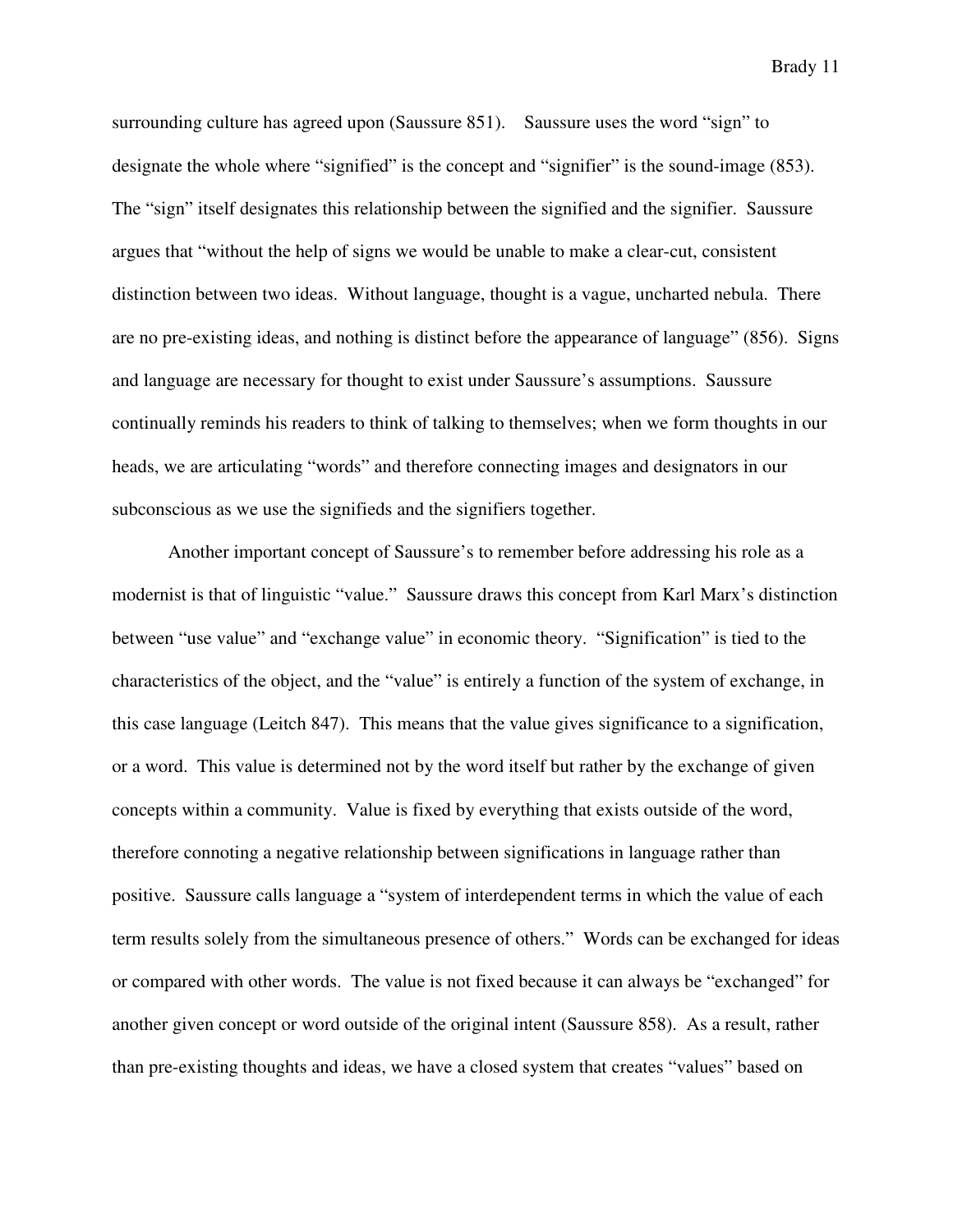individual exchanges (859). This allows the actual system of language to be more important than the concept of an inherent, or absolute, language. Ideas and sound cannot possibly exist without the closed system in which the value of the signified can only be determined by the signifiers rather than absolutes.

 In spite of the celebrated individualism rooted in modernist thought, many of Saussure's assumptions rest on the role of community in the function of language and its system. Apart from dependence on general society for the formation of signifiers, as a process language functions as a closed scientific system that successfully rejects all outside forces according to modernist ideology: "Linguistics could only become a science by eliminating all 'external' factors in favor of an exclusive focus on what [Saussure] called *langue*—'language alone' or 'language as such,'...Saussure modernized linguistics and everything else for miles around, not by proposing a comprehensive unified theory of knowledge but rather by stripping away most of what had been regarded as integral parts of language, leaving the abstract notion of systematicity itself" (Harpham 20, 21). Saussure focused on eliminating surrounding factors to study the system of language as a purely scientific element, therefore modernizing linguistics.

 Despite the science of the language system, the connection between signified and signifier remains largely subjective. The arbitrary nature of the sign is at the heart of language as modern theory (Culler 117). The two elements of the sign, the signified and the signifier, evolved only under the influence of all forces that can affect sounds or definitions, meaning that the entire history and process of language depends upon the fluid or arbitrary nature of the sign (117). Saussure emphasizes that language is not just a naming process in which words are naturally and absolutely designated to pictures and ideas. The values of the sign that emanate from the system are entirely relative to the plane of ideas and articulations of the system, making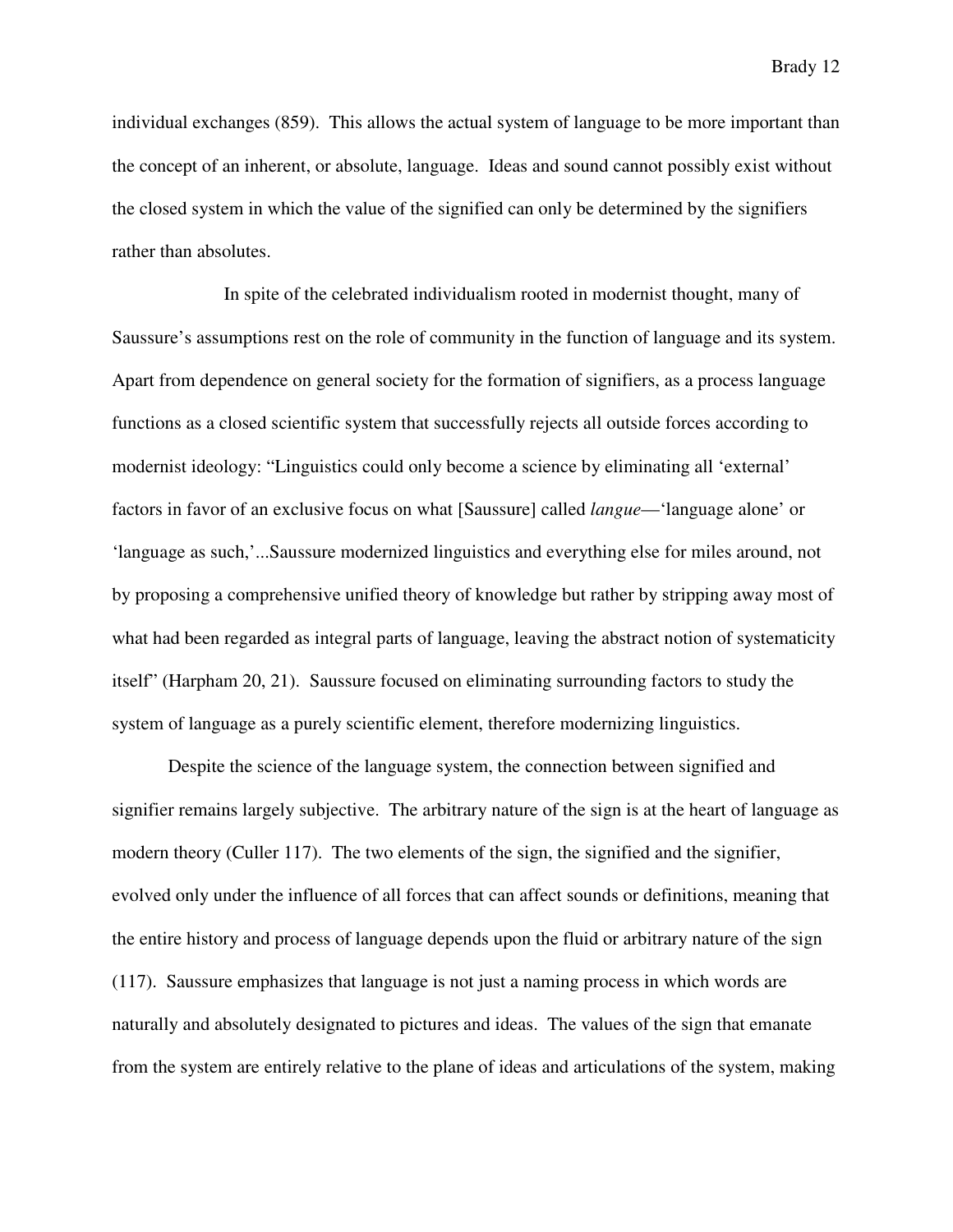the sign arbitrary (118). Arbitrariness is essential to the study of language as a science, according to Saussure. The sign must be subjective: "The link between signifier and signified was not natural, given, inevitable, or necessary, but "arbitrary," as was the fact that a given sound signified anything at all" (Harpham 22). In order for Saussure to study the system of language, he had to claim that the system was not dependent upon natural associations, which could suggest a Greater Being, or upon historical tradition, or even essentially relying upon individuals within society. Saussure also delineated that the values of words, or signifiers, are also entirely arbitrary: "If this were not true, the notion of value would be compromised, for it would include an externally imposed element" (857). That "external element," especially if it was a determined absolute, would corrupt the language process. The notion of value determines the arbitrariness of language because it shows "that to consider a term as simply the union of a certain sound with a certain concept is grossly misleading" as this would isolate the word from its system. For terms to have value the arbitrary signifiers must be given value by society; they cannot hold intrinsic meaning.

 Saussure interpreted language as a system of science that could produce concrete definitions, though he recognized the arbitrariness within the system itself. Post-structuralists later recognized some of Saussure's inconsistencies with modernist thought. As Geoffrey Harpham says, "It is fascinating to watch Saussure as, against his powerful will and deeply held convictions, he finds himself forced to dissimulate this laboriously achieved concreteness" (21). Harpham goes on to argue that "words" can never really be separated from their histories, traditional uses, and orthographic forms. Saussure's argument began to break down in the face of post-structuralists who saw the downfall of removing all traditional systems in order to discover a relative reality.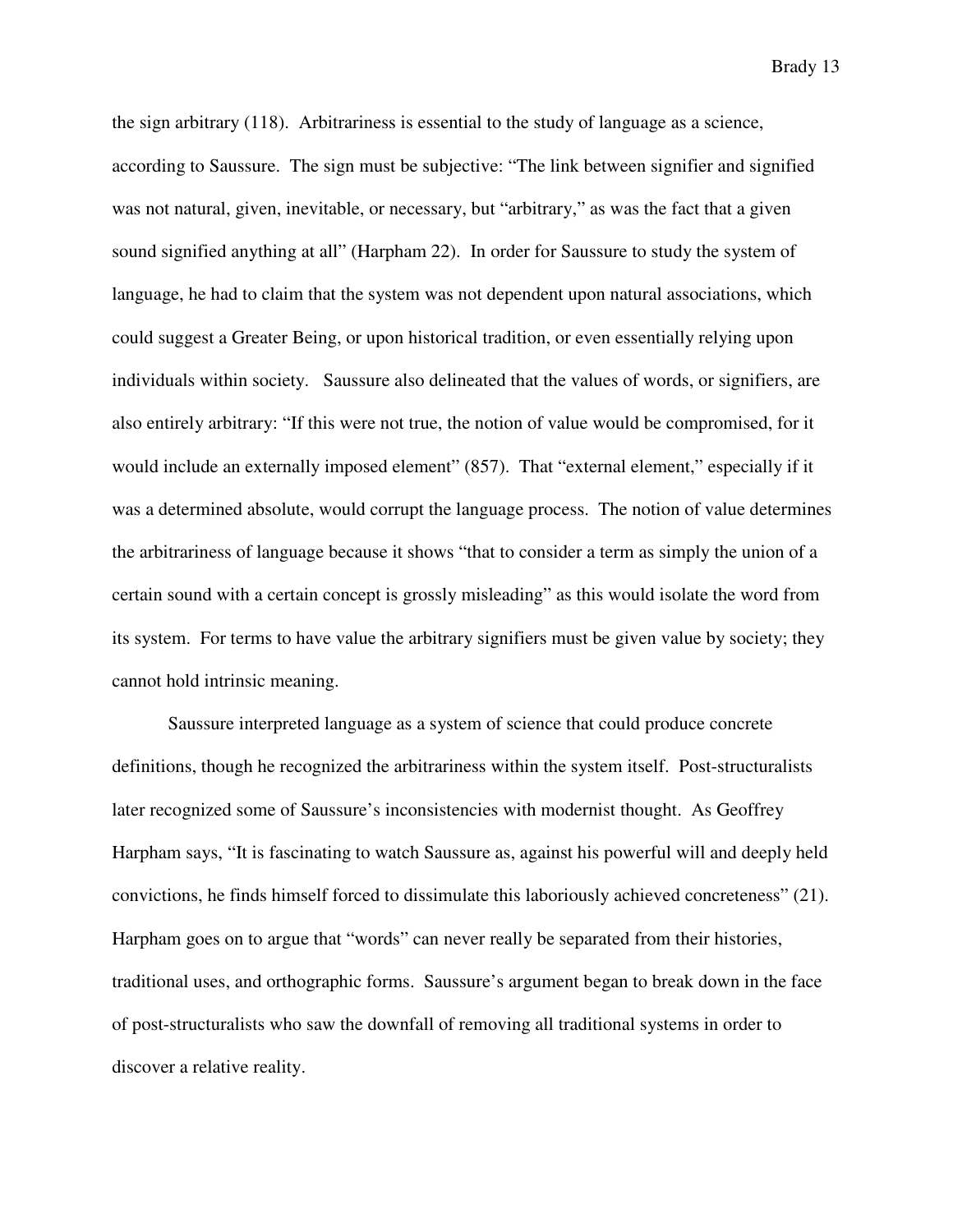Baudrillard was one such post-structuralist who used Saussure's terminology but broke language as a scientific system down in a postmodernist age to reveal the actual outside factors that play on language, in many ways to the detriment of the system. Boudrillard primarily explored the outside forces of consumerism and the culture industry that affect the sign and allowed society to further separate the signified from the signifier rather than maintain the close relationship that Saussure intended between the natural signified and the constructed signifier. Boudrillard acknowledged an outside system that has drastic effect upon Saussure's scientific and closed system of language.

 Baudrillard recognizes the terms of the signified and signifier but adds the culture industry's images as signifiers and not only the sound-images or written words that closely represent the signified. Baudrillard argues that the signified, the original idea, is commodified by the increasingly consumerist society of the latter half of the  $20<sup>th</sup>$  century, and this allows for a dangerous separation between the natural signified and the more unnatural signifiers. Even though Saussure established that the relationship between signifieds and signifiers was always arbitrary and never fixed, Baudrillard extends the theory to say that signifiers are no longer signifying originally natural signifieds but instead are just portraying other signifiers. According to Baudrillard, images reflect other images leading to an increasingly unstable and relative real. Baudrillard calls this new process of signs that signify other signs the "procession of simulacra." A simulacrum is a signifier, or image, that is describing another signifier; "Baudrillard takes this idea of the signifier-signified relationship further in discussing one of his best-known ideas, the concept of the *simulacrum*. He starts with the idea that the signifier-signified relationship is a relationship of a symbol to a notion of 'reality' – signifiers are representations…that point to something beyond or outside of themselves, something which supposedly has a reality of its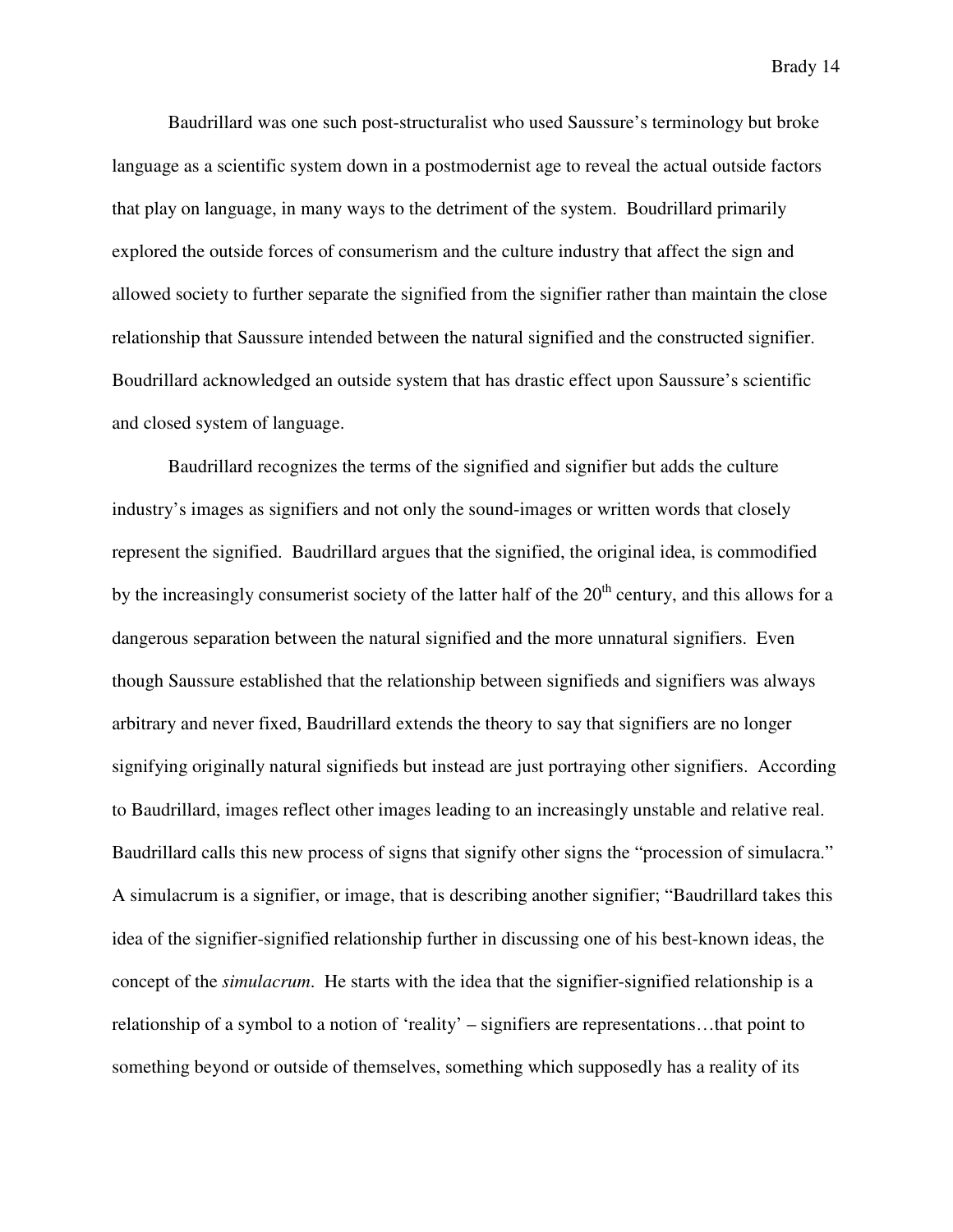own, regardless of how it is represented" (Klages 170). As the production of the culture industry permeates consumer society, reality itself is no longer represented. Instead, copies of reality, or representations of representations, are what appeal to consumers as the 'real' and desired; "Simulacra, as signifiers with no signifieds, produce what we know as 'reality,' according to Baudrillard" (Klages 171). In Saussure's system, signifiers ultimately represent Real signifieds, although the connection of the sign was arbitrary. In Baudrillard's theory, however, consumerism replaces the natural Real that is represented by the system of language according to Saussure with another kind of 'real' as images become the base for other images. Baudrillard uses another distinct term to distinguish this kind of 'reality' from the natural reality of signifieds in his discussion of signs into simulacra. Baudrillard uses the term "hyperreality to delineate the loss of distinction between natural signifieds and simulacra that led to people accepting false reality. Hyperreality is the cycle of the culture industry reproducing their reproductions in order to sell images of the 'real' that are commodified from other images; "In the realm of the hyperreal, the distinction between simulation and the 'real' continually implodes; the 'real' and the imaginary continually collapse into each other. The result is that reality and simulation are experienced as without difference…In fact, simulations can often be experienced as more real than the real itself" (Storey 163). Hyperreality creates a dizzying effect for those living under the consumerism of the culture industry because the real is continually shifting and changing based upon the imaginary real of the other images. People are unable to find solid absolutes because what is supposedly true is always changing; "When the image is more 'real' than any other 'reality,' where there is only surface but no depth, only signifiers with no signifieds, only imitations with no originals, Baudrillard says, we are in the realm of *hyperreality*" (Klages 171, 172). Since the signifier has become its own signified, the real is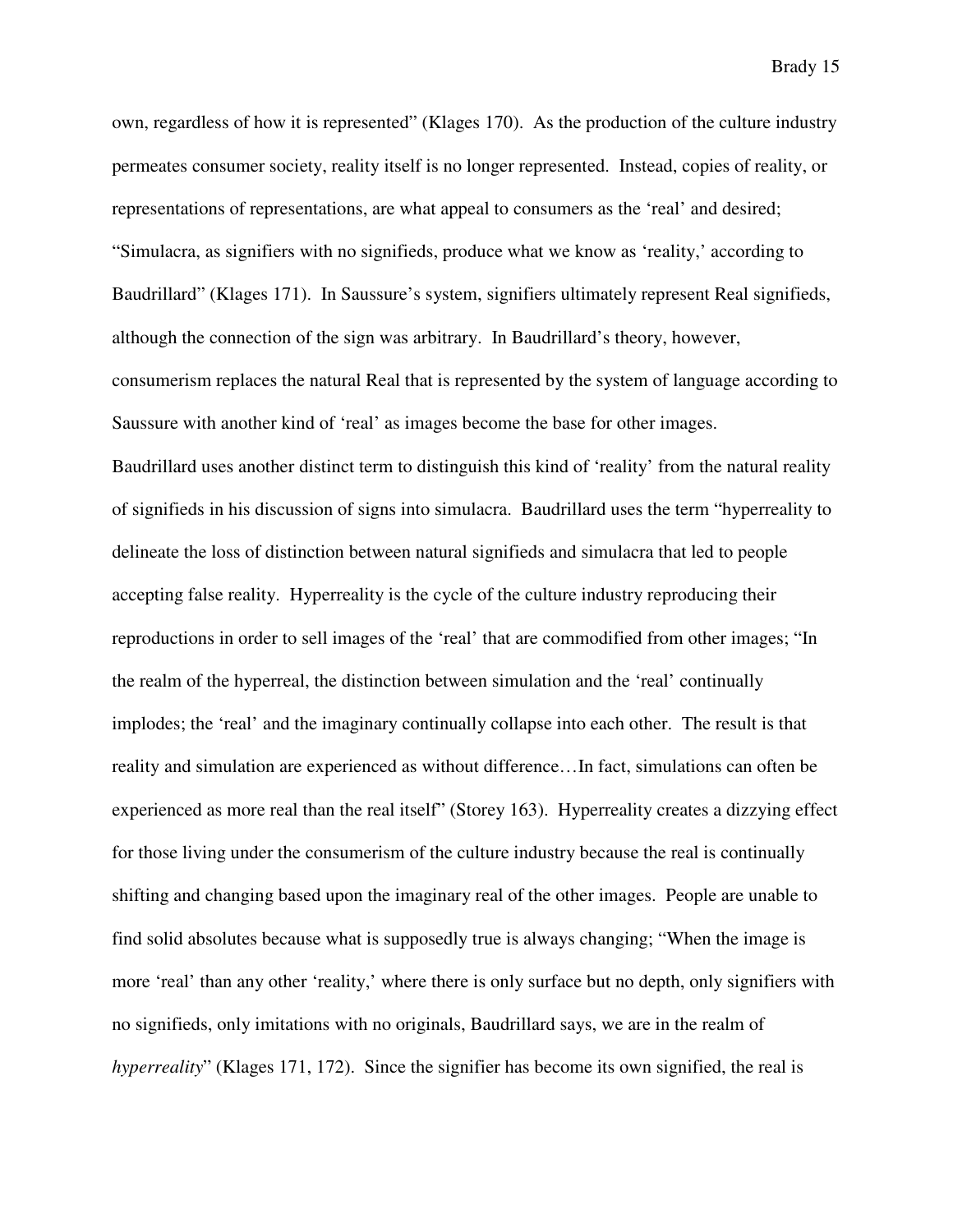both the image started with and the image produced leaving consumers to live in a constant state of suspended and shifting reality.

This slow death of the actual in favor of created 'reality' led to a deep sense of nostalgia; "We are left yearning for the things we have killed, and 'nostalgia assumes its full meaning' as we create ever more signs to simulate those lost things" (Leitch 1554). This feeling of nostalgia left the public open to the culture industry creating even more signs and false reality to make up for the sense of loss. The public subconsciously felt their lack of a stable Real but allowed the culture industry was to produce representations to temporarily satisfy that desire; "The world is remade in the image of our desires. The signs (the images of what we want) exist before we create the thing to which the sign refers" (Leitch 1554). Since the public no longer had an actual Real to grasp, they allowed the culture industry to make it up and continued to grasp at that manufactured real in order to satisfy the sense of loss that creates the feelings of nostalgia. The scientific desire of Saussure and other modernists played a large role in driving the public to this need; "The West, with its compulsions to explore and to know the whole globe, is driven to *name* and to explain each thing it encounters. The name, our knowledge, replaces the thing. For the difference and otherness of the thing, we substitute the signs that translate, account for, and tame it within our own signifying system. This is why Baudrillard insists that signs murder" (Leitch 1555). Saussure followed the typical drive of modernism to separate and explain a system, but by reducing language to its own system he lost the essential of the Real in favor of linguistics and signifiers. Saussure himself admitted to the negative relationship of language that gives the sign value only by valuing other things represented by other signs. Baudrillard blames this sign/value relationship for a loss of authenticity; "[Representation] starts from the principle that the sign and the real are equivalent…Conversely, simulation starts from the *utopia* of this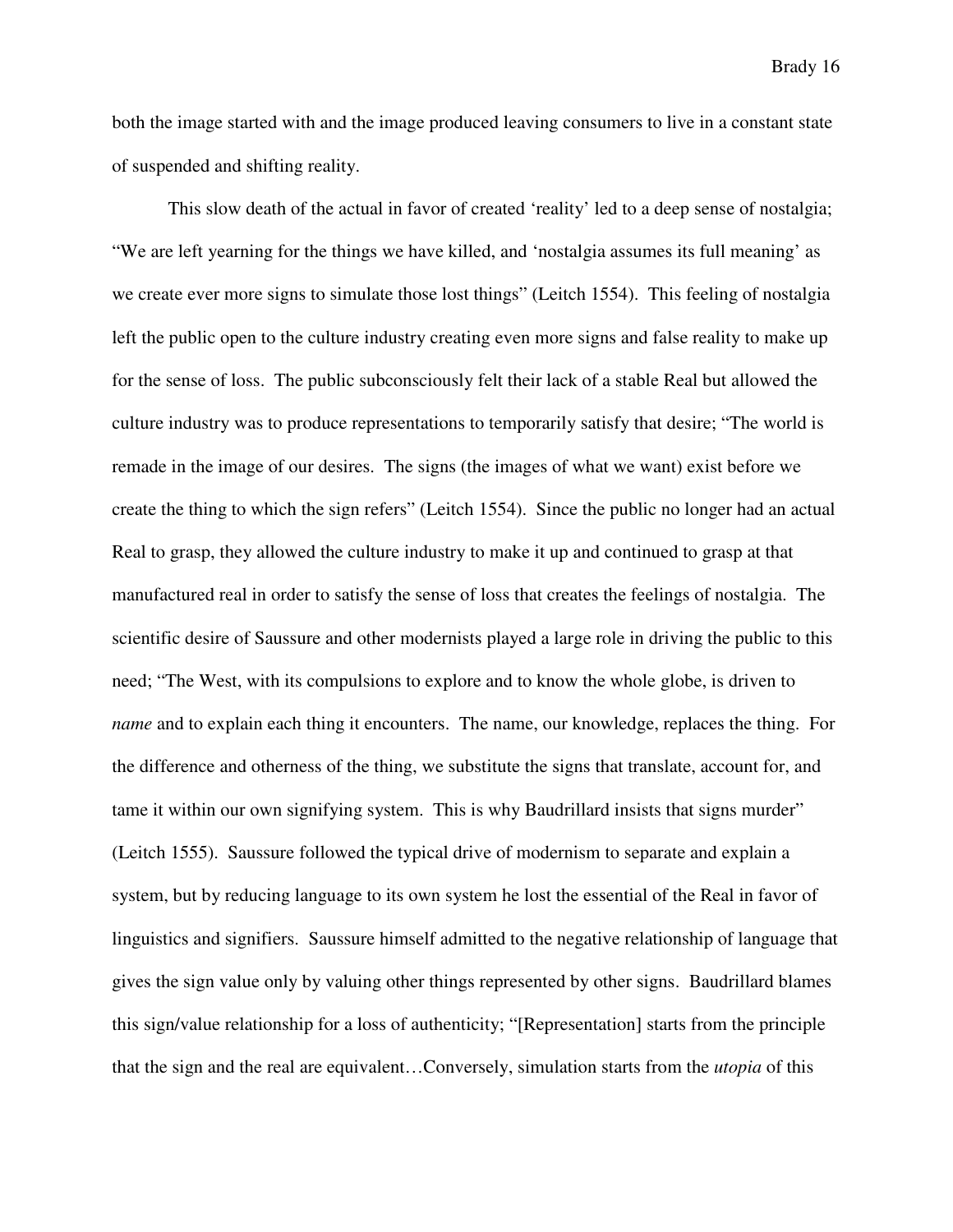principle of equivalence, *from the radical negation of the sign as value,* from the sign as reversion and death sentence of every reference. Whereas representation tries to absorb simulation by interpreting it as false representation, simulation envelops the whole edifice of representation as itself a simulacrum" (Baudrillard 1560). By creating a system in which representation is always necessary, Saussure reduced language and social constructs to too much of constructed 'reality' as the sign replaced the authentic absolutes that it is supposed to signify and represent.

Humans long for solid authenticity and many eras center around the search for that Real. The confusion of modernist belief left people longing to find their own individualistic meaning in life, but Baudrillard and postmodernism precluded the possibility of any absolute Truth as the culture industry replaced stability with distraction. Since we had no more satisfactory strategies to gain a real, we turned to the growing dominance of images and signs that the culture industry produced, thinking that they could at least give us momentary distractions or satisfaction in the nostalgia of what we sought. The  $20<sup>th</sup>$  century has seen a progression that ends in this utter loss for something authentic and significantly better than our emptiness: "Baudrillard's general analysis supports Lyotard's central point about postmodernism, the collapse of certainty, the dissolution of the metanarrative of 'truth'. God, nature, science, the working class, all have lost their authority as centers of authenticity and truth evidence on which to rest one's case. The result is not a retreat from the 'real', but the collapse of the real into hyperrealism" (Storey 165). People were now being placated by a procession of simulacra that presented so many false realities that a stable Real that was so necessary could not be found.

Tolkien wrote between these extremes of language theory as history dictated a growing loss of faith in absolutes and the basic signified Real. Tolkien wrote during the modernist ideal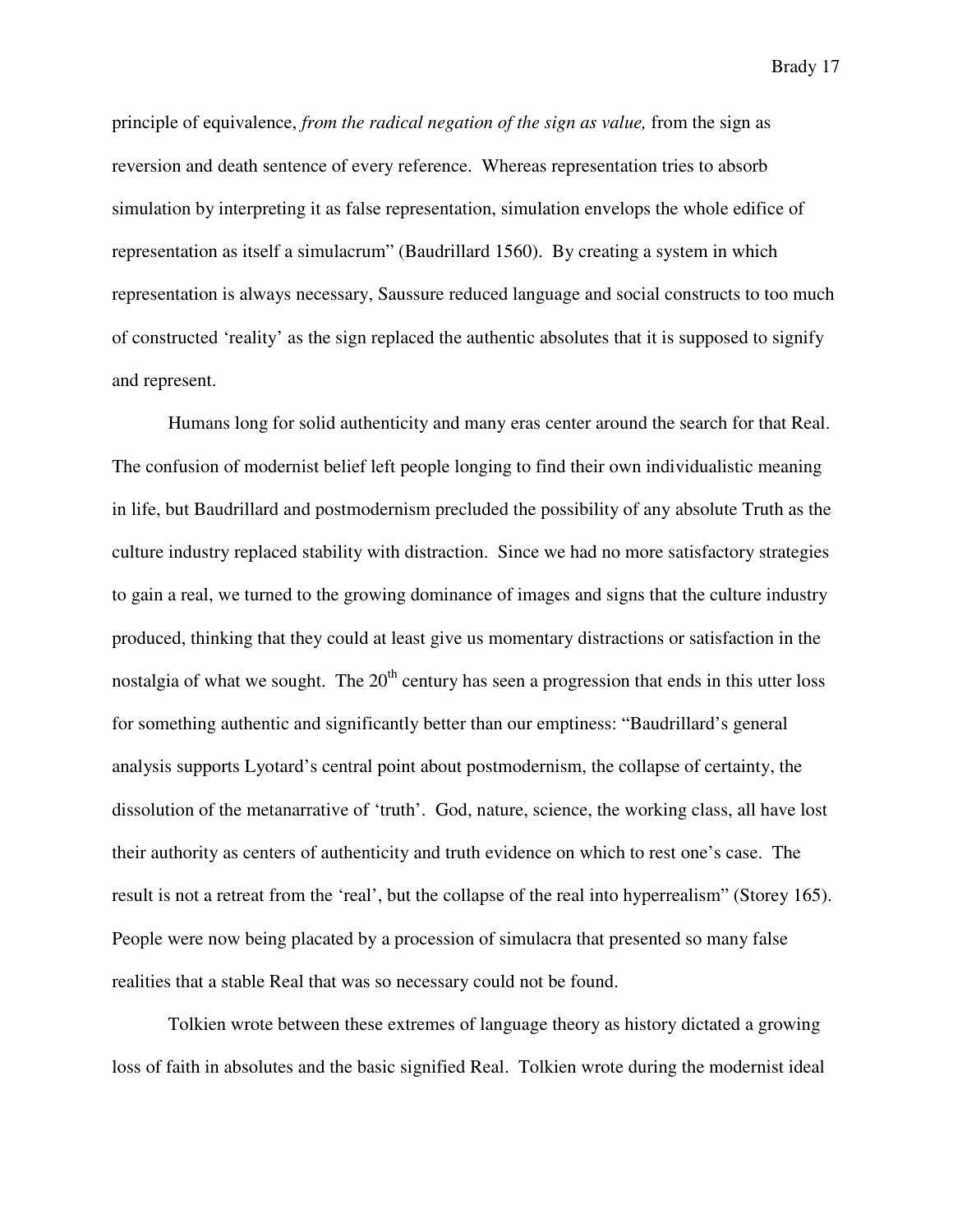of "scientific" language systems that should be separated from the roots and meaning of history, but he also wrote in a time that the postmodern function of the culture industry was taking hold. The propaganda of the wars and the increasing consumerism following them was leading to a more Baudrillardian concept of the signified and signifier being so separated that the public was finding Truth impossible and instead substituting signs for reality. Tolkien rejected this confusion of mediated language and instead returned to the roots of English history to create his own language in which signified and signifier could have the basic relationship Saussure intended. Tolkien's text deviates from Saussure's modernism in the way that he ties his own languages into historical dialects, therefore also reminding the reader of his need to reconnect with his roots rather than live a separate function outside of historical tradition. Tolkien used the realm of story to satisfy his own philological interests, but his text also functions in a manner that reconnects audiences who are stuck between the modernist condition of non-history and the postmodern condition of mediation with their tradition of language in its historical value and the sense of getting back to a more solid signified.

#### **Part III: The Roles of Tolkien**

 Like all authors, J.R.R. Tolkien wove his own ideologies and interests into his text and was also influenced by the ideologies surrounding him while he wrote, whether they infused themselves into the text or acted as something against which the author could react. Two threads of Tolkien's life evidence themselves throughout his text and give his text power to react against the separation of the signified and signifier. As a philologist, Tolkien rejected the modernist idea of language as pure science and reconnected it with the importance of its past. As a Christian, Tolkien uses his text as a sort of "heightened reality" in which he is seeking to teach his readers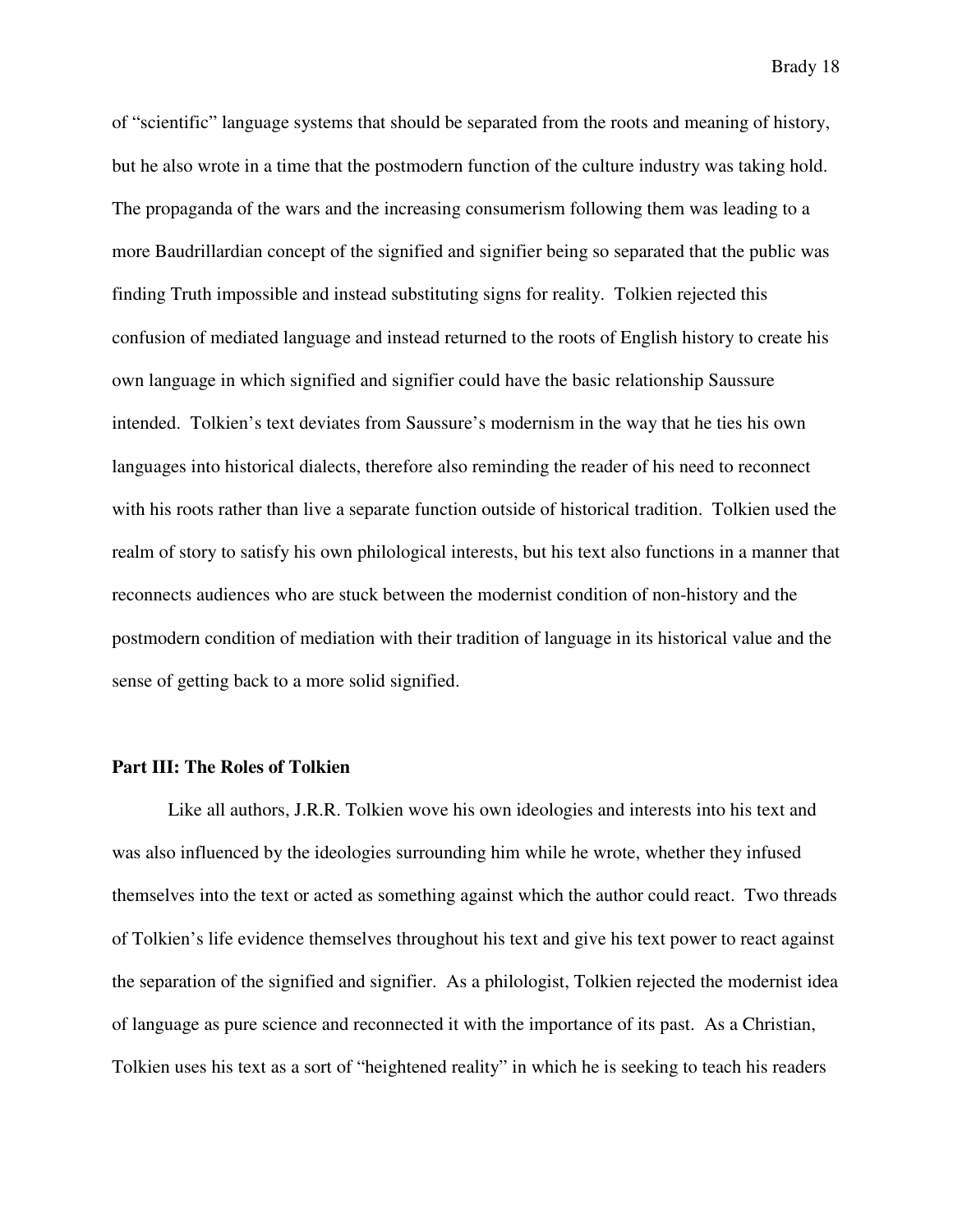but also connect them with the sense of the Real that he believed was embodied in the gospels and the Church, though it is not always explicit Tolkien's text. Tolkien's views on language and philology rejected the modernist ideal of seeing a system outside of its history while his Christianity not only connected him deeply with historical contexts but also gave him a belief in an absolute that allowed him to approach story with a view towards Truth and Reality.

#### **A. Tolkien and language**

Saussure recognized the human element in the production of language, but he tried to stand outside of the social constructs in order to explain language as a system. As proven by Saussure, language is in fact a scientific system, but language is also an important social activity. Language is part of human behavior and is primarily governed by humanistic tradition and culture. Society, and therefore language, is an intricate network of organized units, from the family, to nations, and even to those reached by mediated press and television (Potter 175). This means that parts of the social network inevitably affect other parts. Language is a means of communication that is constantly shifting and influenced by those who speak it. The health and fluidity of language depends upon the common people, the people who have historically changed language and are reading Tolkien's text. Spoken language daily refreshes the strength of language. According to essayist and critic Logan Pearsall Smith, "…human speech is…a democratic product, the creation, not of scholars and grammarians, but of unschooled and unlettered people…its roots are deep-buried in common soil" (qtd. Potter 178). As the "common people" affect language, it follows that they are also greatly affected by language. The fact that mass media reaches the "masses" means that the common people are influenced by mediation and therefore the degradation of language into that which represents the represented rather than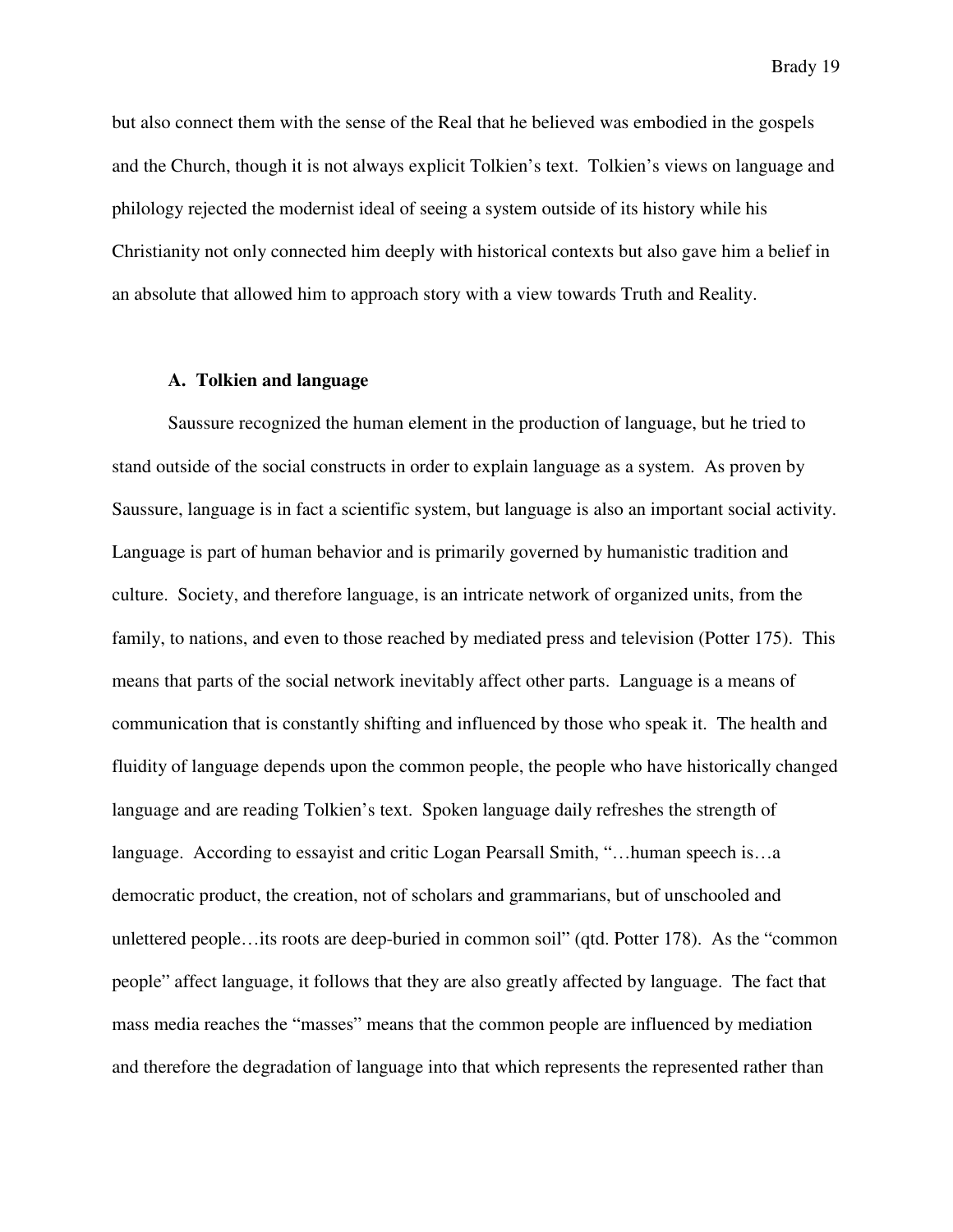the Real. This leaves the masses hungering for something more authentic that they no longer receive from simple social communication. These "common people" are then open to Tolkien's re-authentication of language as art also speaks to the masses in a way that is not commodified if it is acting as true art. Art, like language, is both inspired by society and influences society; "The artist's created work – literature, music, painting, or sculpture – is inspired by contemporary society and , if it is to be meaningful, it is handed back to that society again, and, through that society, to the world at large" (Potter 179). This is especially relevant to Tolkien's text as he constructed languages that have not been created or used by society but have been influenced by the history of English-speaking peoples. Tolkien used the history that still belonged to "contemporary society" in order to hand it back to them in the form of created languages that subconsciously hearkened back to the languages of the ancient past.

 Tolkien actively rejected the modernist view that anything, language especially, should be separated from its history; "Tolkien was convinced…that languages and cultures are inextricably rooted in time and place, that geography is hugely determinative of the way people think and act, … that a people's first products are its myths and stories, and that these narratives are the essential carriers of both religion and morality" (Wood 341). Not only is language directly tied with history, but the stories that it tells are essential to form the cultures that have formed the language. Tolkien might have argued that the first products of language are its myths and that these stories then serve to shape a growing society. This is also why Tolkien hated the idea of English becoming a universal language; "Such a commodifying of his native tongue would destroy the vitality of the many local languages that English would come to displace" (Wood 341). Tolkien believed in the importance of English history not only to his own tongue but also to every culture. Language is a unifying element but also unique to its speakers; to take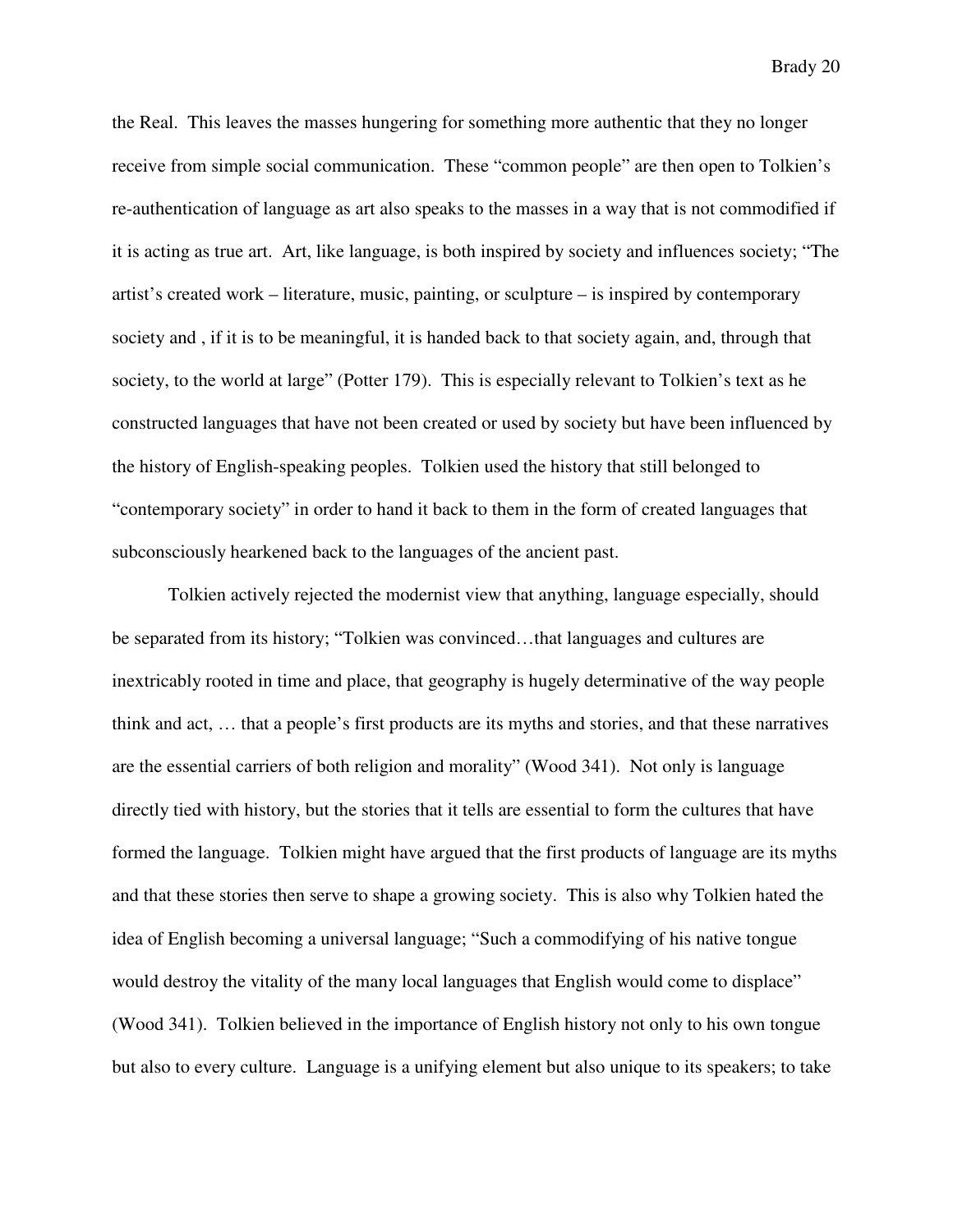that away is to deny a culture of its individuality. Forgetting the base of a language causes a culture to lose its mythical, moral, and social histories and runs the risk of giving up individual freedoms.

#### **1. Philology's Role in the Text**

Tolkien's career as a philologist was not just a job but defined his very psyche and life. Tolkien loved words, the sounds of words, the definitions, and especially foreign words, even from his childhood when he would see foreign names and places written on the sides of boxcars. Tolkien's love for words naturally connected him to story; "It was in fairy-stories that I first divined the potency of the words, and the wonder of the things, such as stone, and wood, and iron; tree and grass; house and fire; bread and wine" ("On Fairy-Stories" 75). Tolkien's love of story and history combined with his love for words and language inevitably led him to the role of a philologist. A philologist is someone who works with history and literature to explore entomologies and the intricacies of language. Tolkien demonstrated adamant affection for his England's ancient history; he was emphatic on preferring pre-1066 A.D. England to contemporary Great Britain. By creating languages that recall Old and Middle English, Tolkien not only created a story, but he created an entire mythology for his beloved nation to maintain English history and national identity. Tolkien was "preserving the epic language used to record the ancient deeds of a nation to preserve the cultural integrity of a nation itself" (Dawson 110). Hence, the philological saturation of Tolkien's trilogy: "Philological concern [is] at the core of…*The Lord of the Rings*. Tolkien insisted on the primacy of philology in the genesis of his work: 'The invention of languages is the foundation. The stories were made rather to provide a world for the languages than the reverse'" (Dawson 109). Language was so vital to Tolkien's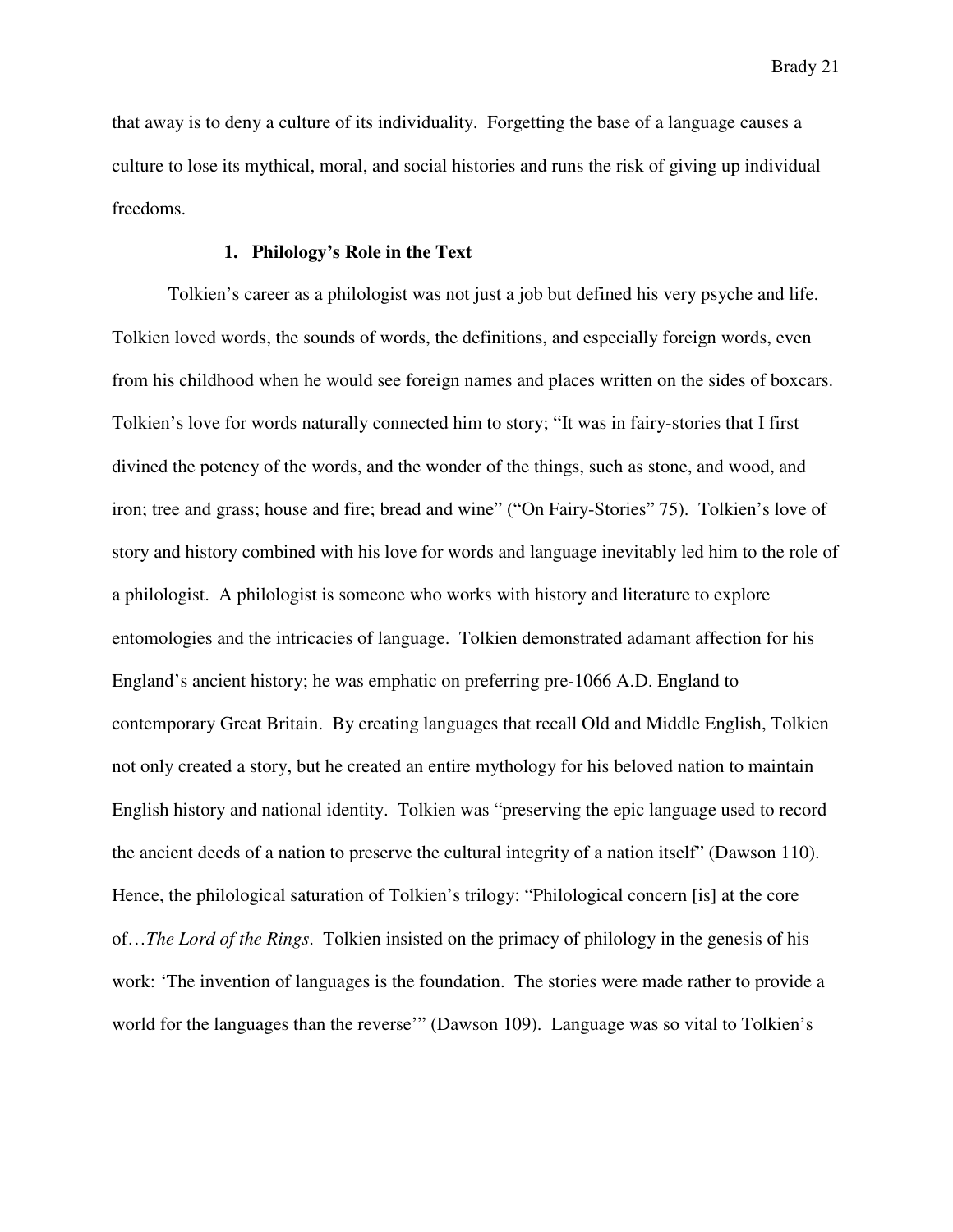stories and philology to his essence that he created whole worlds in which to house them and an entire epic to present their social importance to the world.

The history aspect of Tolkien's philological studies was expressed largely in the characterization of his people groups throughout the epic as he incorporated ethnic elements of Old England into the characters. For example, the Riders of Rohan are largely representative of Anglo-Saxon society and the bravery of Celtic warriors. The female "princess" of Rohan, Eowyn, is another prime example: "Eowyn's name may be Anglo-Saxon, but the inspiration of her character—her fearlessness in the face of death, her determination to avenge her slain kinsmen and her refusal to be dominated by a foreign power—are very Celtic" (Dawson 106). In the text, Tolkien mixes some of the most important ethnic groups who created the language and legacy of Old England, maintaining history's diversity while also recalling the bravado and epic characters of the past. The Hobbits are the primary and most basic "English" group within Tolkien's world. Tolkien calls the hobbits "rustic English people" who are "small in size because it reflects the generally small reach of their imagination – not the small reach of their courage or latent power." Tolkien said in a letter that had he thought of it in the beginning, he would have given the Hobbits more English-sounding names in order to answer the very English-like Shire in which he placed them (qtd. Pearce 153). Tolkien did, however, still give the Hobbits English characteristics in the way they relate to the wider context of the created world. The Hobbits recognize "Englishness" as familiar to them; "Names which were totally familiar or usual to the Hobbits (whose point of view is important throughout the tale) had to be presented as names totally usual for English-speaking readers" (Stanton 152). The purpose of the Hobbits' Englishness was in part to connect Tolkien's English readers with their own past and allow them a familiar hero to which they could directly relate. In a letter to W.H. Auden,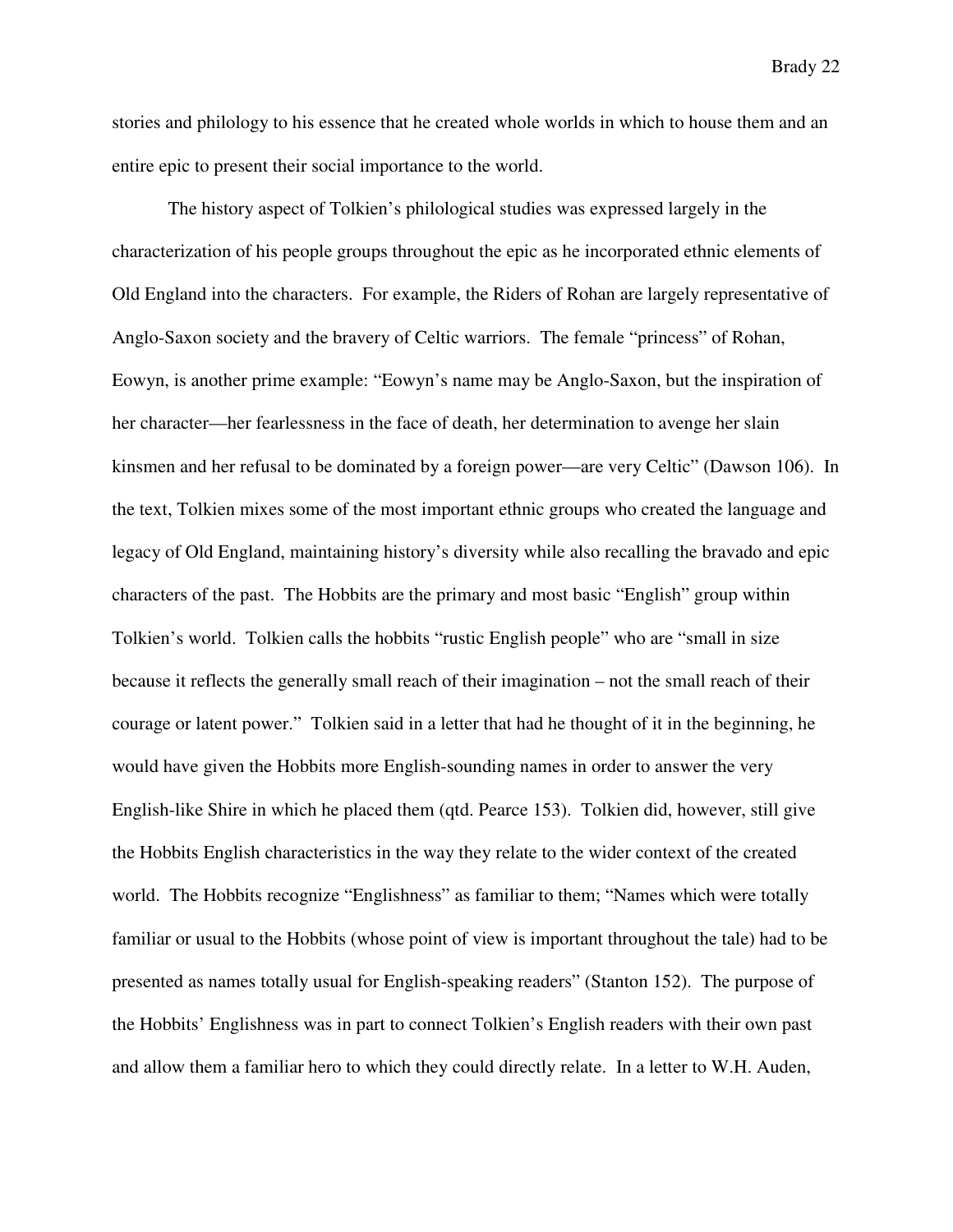Tolkien said, "If you want to write a tale of this sort you must consult your roots, and a man of the North-west of the Old World will set his heart and the action of his tale in an imaginary world of that air, and that situation" (qtd. Pearce 154). Tolkien set his world in Old England in order to hearken back to the beloved historical roots of English myth and legend as well as genuine historical context.

The setting of Tolkien's story also has much to do with language. Tolkien's study of philology and the growth of Old English allowed him not only to create the histories of his characters but also their languages. Tolkien's academic career bled into his personal life as even stories he made up for his children were endowed with made-up languages and philological concepts. To understand Tolkien's writings, we must also be able to explore his love for language: "…we must take full and proper account of the academic discipline which he spent his life studying and teaching – phonology, semasilogy, etymology and morphology of Germanic languages, and their relationship to the Indo-European family of languages" (Giddings and Holland 148). One of the most well-known of Tolkien's "made up" languages is elvish. Tolkien created a back-story and etymological context for the elves and also composed entire poems in the elvish language and style that show up throughout his text. The elvish language, Sindarin, is based on a "lost" Britannic language and is constructed to resemble Welsh phonologically by connecting British and Latin. This assemblage of languages offers an aura of linguistic reality to the text that draws readers to experience its constructed but also true Reality: "Linguistic authenticity was an essential component of Tolkien's attempt to recover England's ancient past…Aside from this intriguing philological aspect, Sindarin served an aesthetic purpose: just as Tolkien reveled in the pure beauty of the Welsh language…so his own readers could delight in the historical and linguistic richness that Sindarin brought to Tolkien's own mythological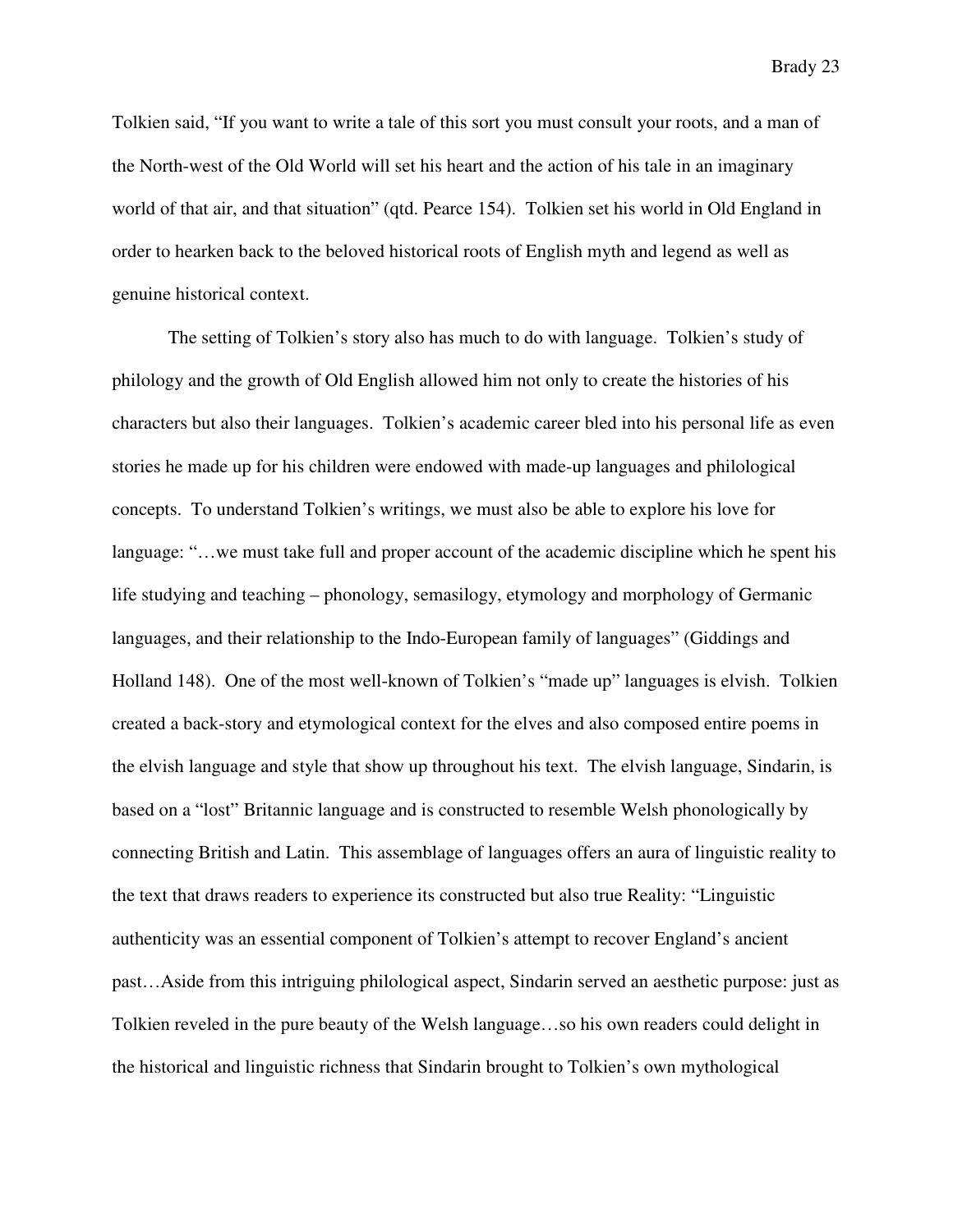universe" (Dawson 107). The elvish language offers an aesthetic of beauty that allows readers to remember the richness of their own English past. In a similar manner, "Black Speech" establishes the authenticity of a horrible and ugly language that belongs to an evil characterization. The tones in the language of Mordor are harsh and menacing; hearing the language is as dreadful as Sauron's dominion would be, integrating the very moral quality of language into the structure of the world (Stanton 149). The sounds of language, even to the reader who is not conscious to the philological aspects, demonstrate the importance that language plays not only in myth but in morality and the construction of society.

#### **B. Tolkien and Christianity**

Many critics have espied Christian themes throughout Tolkien's trilogy, themes from suffering to the conflict of good and evil to the possibility of eternal life. Beyond the more obviously Christian themes, Tolkien's work deals christianly with story by representing universal Reality. Not only did Tolkien believe in the "Transcendent Signified," or a God who embodies Truth beyond the mediation of a postmodern era, but Tolkien also demonstrated a faith in an Absolute, a faith that was quickly being lost in his contemporary culture. Even aside from the fact that Tolkien's Absolute is the Judeo-Christian God, Tolkien's text supports continued Truth in the world and, even better, asserts that Reality can still be known.

Many might argue, Tolkien among them, that story can be more real than the "real" in which we live, especially in terms of mediated language and truth brought about by the evergrowing strength and influence of the culture industry. American science-fiction and fantasy author Stephen R. Lawhead said that Tolkien's trilogy transports the reader to a "heightened reality" that is not always discernable in the "partial reality in which we live." According to Lawhead, "This heightened reality [leads] the reader closer to ultimate truth which Tolkien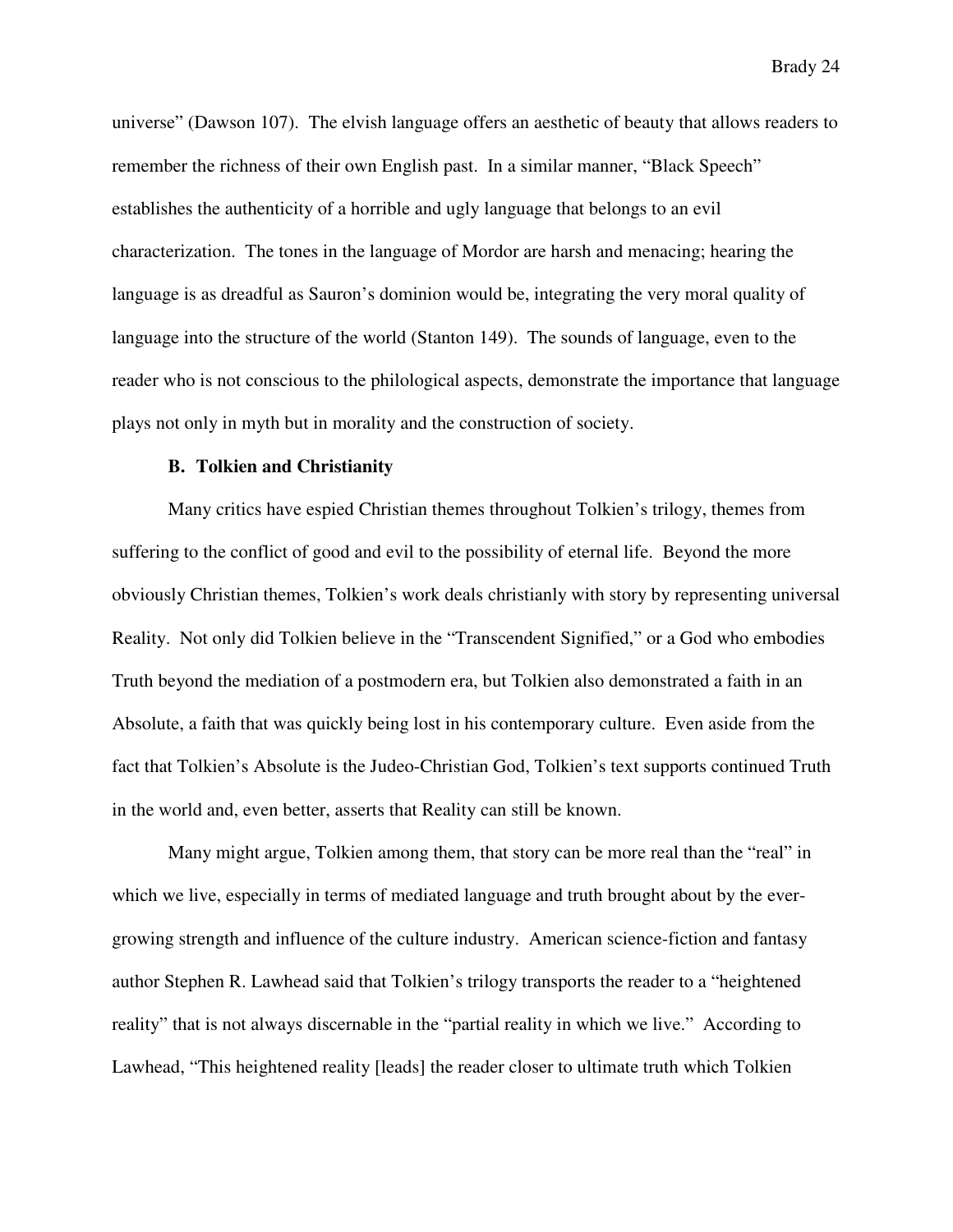believed was God Himself. Therefore, since Truth, properly understood, was Perfect, it was to perfection that our quest for reality, or realism, should be directed. The imperfections of life, the ambiguities and ambivalences of everyday existence, though real in a limited sense, only detract from the greater reality, blurring the vision" (qtd. Pearce 147). In an age when "real" consists of signifiers signifying other signifiers, we cannot possibly reach authenticity through a world of images. People need authentic feeling in a story like Tolkien's in order to relearn the attachment of the signifier to the signified and therefore rediscover natural Real rather than imaged "real." Rather than another distraction, as some claim, Tolkien's text is an "escape into ourselves, the quest to rediscover the essence of the self amidst life's distractions…escape in order to 'go home" (Pearce 147). Jesuit father James V. Schall says in his essay "On the Reality of Fantasy," "The unsuspecting reader, who thinks he is only reading 'fantasy' in reading Tolkien will suddenly find himself pondering the state of his own soul because he recognizes his own soul in each fairy-tale" (qtd. Pearce 147). Tolkien's text draws its realism not from exact representation but from the deep universal emotion that connects with humanity on a deeper level. One of the ways in which Tolkien succeeds at the "realism" of fantasy is in keeping with history, linguistically and in narrative form. In a letter dated 15 December 1956, Tolkien said, "…I am a Christian, and indeed a Roman Catholic, so that I do not expect "history" to be anything but a "long defeat" – though it contains (and in a legend may contain more clearly and movingly) some samples of glimpses of final victory" (qtd. Pearce 148). Tolkien does not deviate from realistic narrative by making everything so happy or so tragic that it is not aligned with, and fully representative of, true history. Instead, Tolkien offers a full range of truths and emotions to make his work realistic; "…the work, because it is 'romantically religious,' is, like formal religion, both heartening and frightening—heartening because it offers solace for the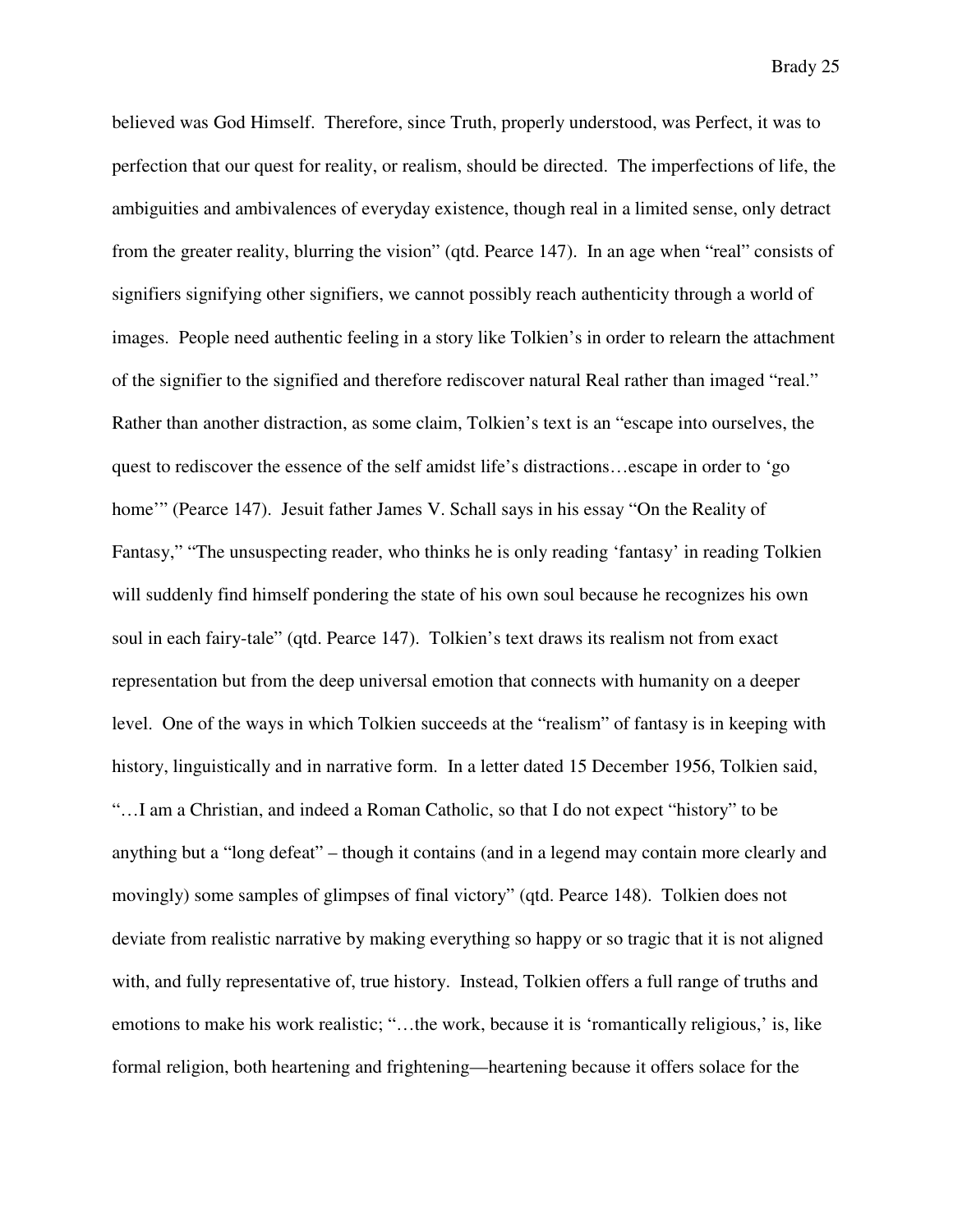world's ills of evil and death, frightening because in order to offer this solace it must stress the existence of these ills and the inevitability of them" (Reilly 194). Tolkien does not deny reality in order to join the postmodern ranks of those who distract audiences from true Reality to offer constructed truths. Rather, Tolkien's firm belief in an absolute and the importance of realistic representation and emotion allows him to present many basic truths in the form of an epic narrative.

#### **C. Language, history, and Reality through Treebeard as a Character**

Treebeard, of the Ent race, is a character who closely depicts the importance of language, its connection with the natural world, and its connection to reality. Treebeard and the Ents value immensely the natural world of the forests and the trees that they "herd," and their very looks and language reflect the vitality of nature and history. Treebeard and the Ents through both their society and their language represent the ideal Baudrillardian world of language by connecting as closely to the signified as possible with very little or no mediation.

 The Entish language is emphasized throughout Treebeard's discussion with the Hobbits as a language that is complex and slow-moving because each word speaks the entire history of what it represents. In their own language, the Ents do not just speak a simple signifier to define a historically rooted concept but dictate an entire philology for each word: "In Entish every word is a narrative. Treebeard has told the Hobbits that in his language names tell you the history of what they designate…" (Stanton 153). When the Hobbits first encounter the Ent, Treebeard is not accustomed to speaking in the common tongue and cannot at first remember the word for "hill." When the Hobbits remind Treebeard of the word, he says that "it is a hasty word for a thing that has stood here ever since this part of the world was shaped" (Tolkien, *The Two Towers*  455). Treebeard repeatedly points out the "hastiness" of the Hobbits as he prefers to remember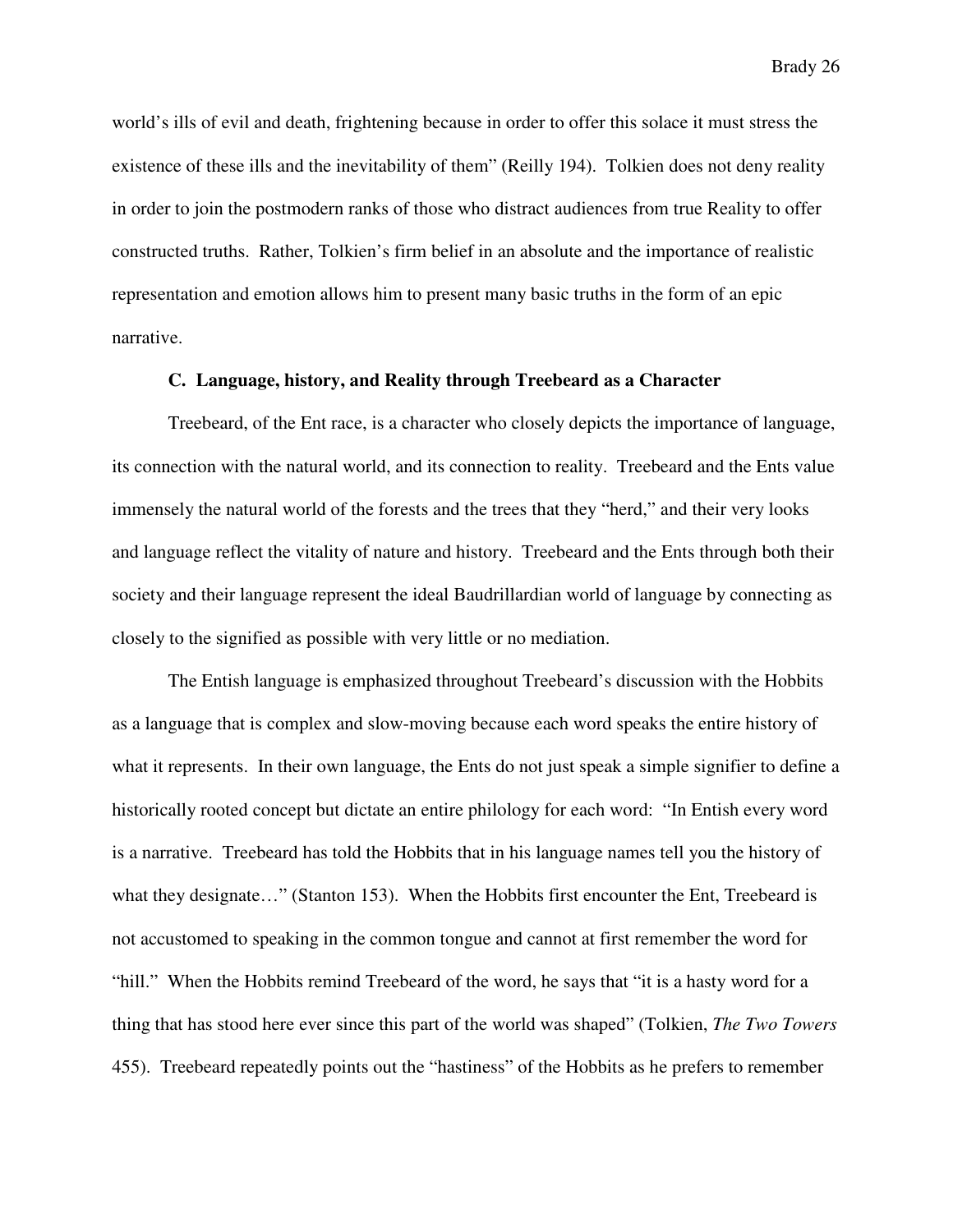nature and history in everything he encounters instead of naming them and moving on. Treebeard does not dismiss the signifieds for their signifiers: he does not give up the Real for representations of real. Treebeard also cannot fully explain his name to the Hobbits who do not understand his language. Treebeard says of his name, "…it would take a long while [to tell]: my name is growing all the time, and I've lived a very long, long time; so *my* name, is like a story. Real names tell you the story of the things they belong to in my language…" (454). Treebeard represents Tolkien's ideal character in terms of language as he desires to tell the entire histories and entomologies of whatever he is naming.

Not only does the entish language closely represent nature, but Treebeard's very ethos as a character signifies a close connection with a universal and absolute Real. Sam describes Treebeard's ancient and natural presence in their first encounter: "'One felt as if there was an enormous well behind [Treebeard's eyes], filled up with ages of memory and long, slow, steady thinking; but their surface was sparkling with the present; like sun shimmering on the outer leaves of a vast tree…I don't know, but it felt as if something that grew in the ground…had suddenly waked up, and was considering you with the same slow care that it had given to its own inside affairs for endless years'" (452). Treebeard's appearance to Sam translates in many of the same ways that natural language and history ought to relate to people. Treebeard represents the past, but is also relevant to the present and the future. Treebeard has encountered the ancient times of history and the ancient languages and applies them to his current situation as he must deal first with the Hobbits and eventually the evil of Saruman. Treebeard represents the ancient use of language but also history itself. G.K. Chesterton similarly compared Traditionalism to a tree: "…a tree goes on growing, and therefore goes on changing; but always in the fringes surrounding something unchangeable" (qtd. Pearce 167). It is interesting, then, that Tolkien also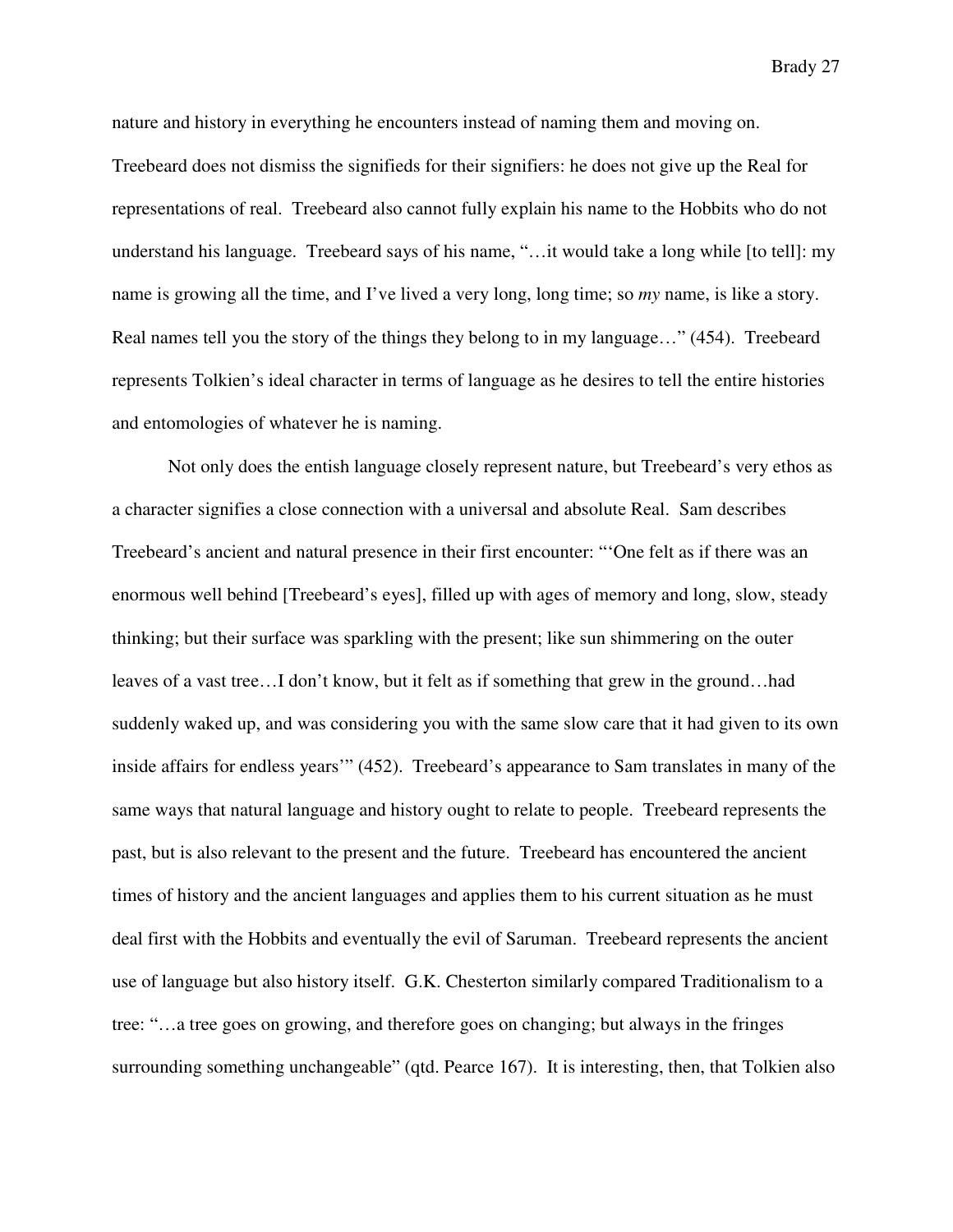uses a tree-like creature to represent the passage of time and the connection of language to history and the natural world. Treebeard remains largely unchanged by the past, and yet, he is an observer. Treebeard is deeply rooted in the Real and can accurately interpret the quick passage of other races and historical events through Middle Earth. However, Treebeard and his language remain connected to the Real, and this is why they can remain stable throughout history. Tolkien uses Treebeard to represent the stability and possibility of an absolute and the importance of staying deeply connected to the roots of all history and language.

 Critics argue that Treebeard's fight with Saruman represents the fight of the natural against the movement of industry. However, Treebeard's role in the story is deeper than nature versus mechanization as his language also reacts against modernism. Treebeard subverts the modern condition of dismissing history in favor of pure reason and instead encourages full connection to absolute signifieds. Treebeard represents the opposite of commodified and mediated language as he roots his words in what they represent and the very history of what they represent rather than using signifiers as images of concepts.

#### **IV. "On Fairy-Stories"—Connecting Story with Reality**

Some may think it ironic that Tolkien uses fantasy to imply his belief in Reality; however, to Tolkien at least, there can be no greater Reality than that of language embodied in story. Tolkien discusses this connection between reality and story in his lecture, "On Fairy-Stories." In the lecture, Tolkien defines what he means by a "fairy-story" and therefore defines successful fantasy. Tolkien also connects fairy-story to the importance of history and myth that makes it vital to human nature because language and myth are nearly one and the same.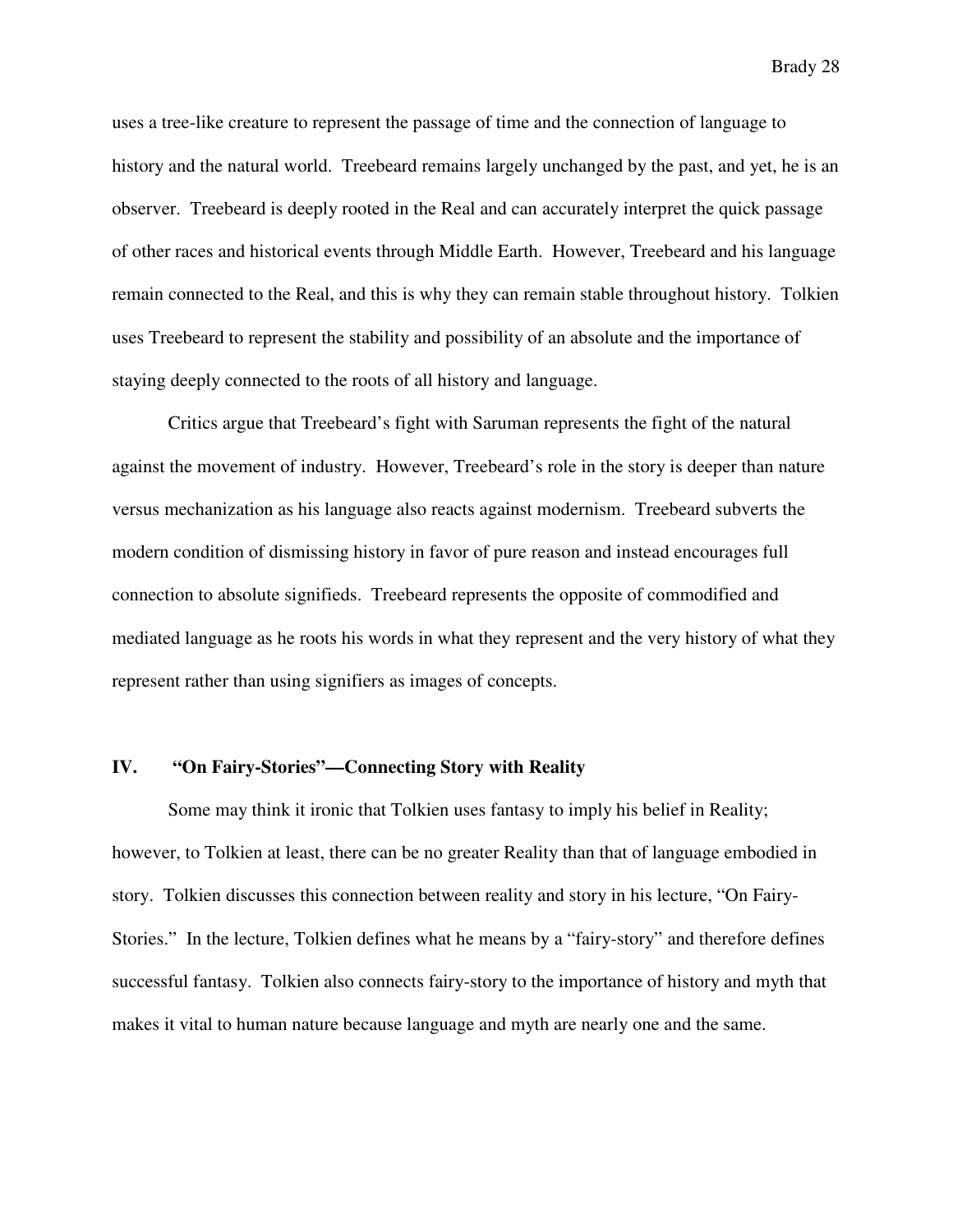In his lecture, Tolkien adamantly rejects the definition of "fairy" and "fairy-story" as given in the *Oxford English Dictionary* in favor of his own, more philological contexts. According to Tolkien, "…fairy-stories are not in normal English usage stories *about* fairies or elves, but stories about fairy, that is *Faerie*, the realm or state in which fairies have their being…Most good 'fairy-stories' are about the *aventures* (sic) of men in the Perilous Realm or upon its shadowy marches…elves are not primarily concerned with us, nor we with them" (Tolkien "On Fairy-Stories" 42). The fact that Tolkien talks so seriously, even realistically, in regards to the "realm" of faerie and the existence of creatures we deem fantastical speaks to his desire to present story as Reality and therefore connect with a more authentic Real than just representing the images we recognize. Tolkien uses the structure of story to discuss human nature; "the magic of Faerie is not an end in itself, its virtue is in its operations: among these are the satisfaction of certain primordial human desires. One of these desires is to survey the depths of space and time" (44). Rather than escape space and time, like modernists desire to do, Tolkien uses them, particularly time, to create the "magic" within story that is so important to his formation of Reality. By "traveling" time, fairy-story has a unique effect; "Such stories [of fairy-tale setting] have now a mythical or total (unanalysable) effect, an effect quite independent of the findings of Comparative Folk-lore, and one which it cannot spoil or explain; they open a door on Other Time, and if we pass through, though only for a moment, we stand outside our own time, outside Time itself, maybe" (57). Tolkien places his trilogy in a world that is assumedly England, or similar to it, in a time that is obviously long ago, though not so long as to be completely beyond recognition. By connecting his story so directly with history and reality, Tolkien is able to "magically" satisfy the human desire to "escape" our own time but in the best way possible because we are also connecting with our historical mythology.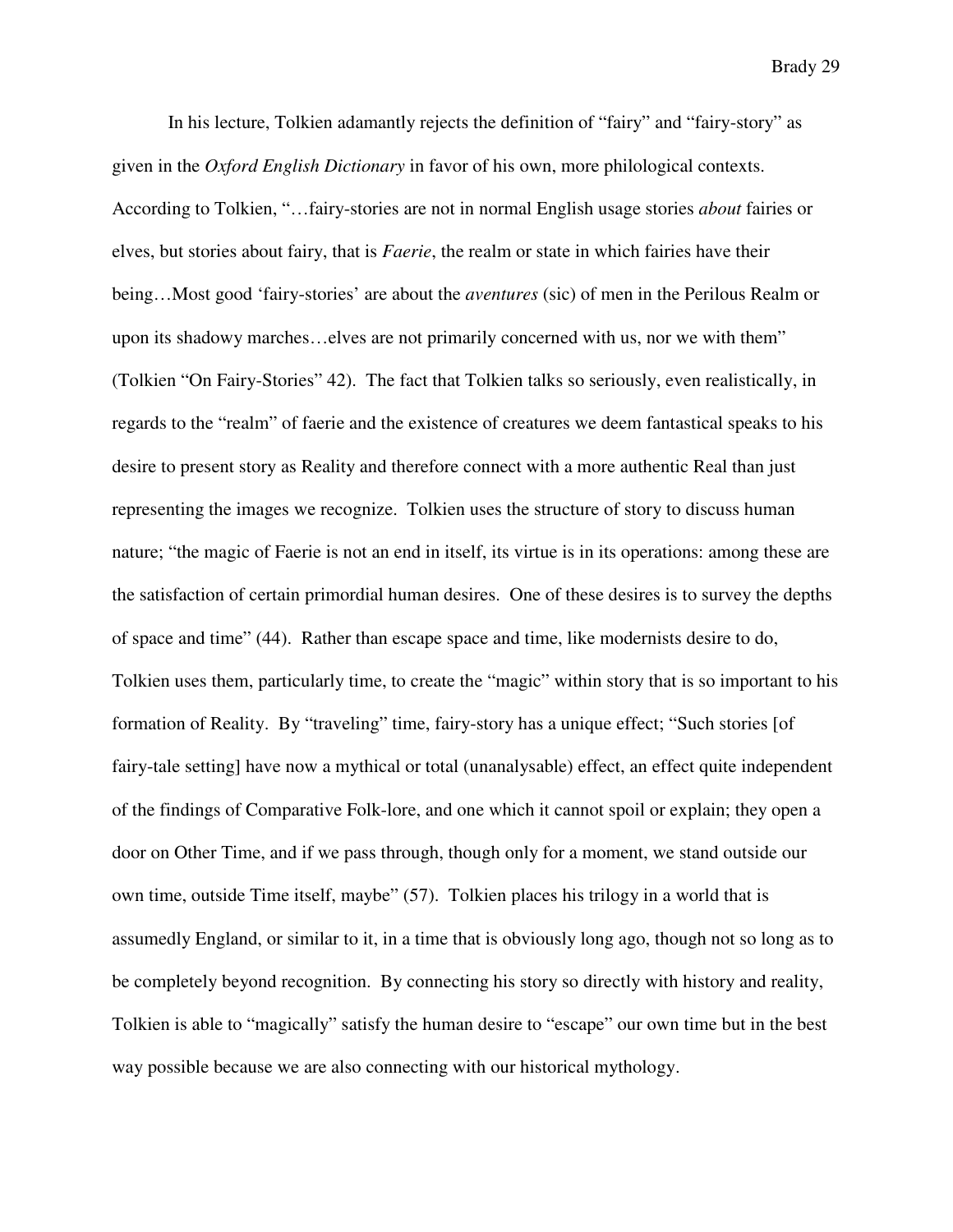According to Tolkien, history and myth are in many aspects the same thing. When discussing the "origins of fairy-stories," Tolkien says that "to ask what is the origin of stories (however qualified) is to ask what is the origin of language and of the mind" ("On Fairy-Stories 47). Mythologies, like language, give rise to life and to thinking and, as follows, to culture. Just as language and story go hand-in-hand, so do history and myth; "History often resembles 'Myth', because they are both ultimately of the same stuff…Small wonder that *spell* means both a story told, and a formula of a power over living men" (56). Tolkien suggests that a story, or a myth, is just as influential as history because, culturally and socially, they are both made up of Reality. Tolkien says that to approach the Christian Story from the direction of myth allows him to see God redeeming the corrupt "making-creatures," or man, from their strange nature both through the story and the Reality. According to Tolkien; "The Gospels contain fairy-story, or a story of a larger kind which embraces all the essence of fairy-stories." Tolkien goes on to say that the Gospels contain many marvels that are artistic and moving: "'mythical' in their perfect, selfcontained significance." Tolkien says that the Gospels are allegorical in the best way possible, in that they have the "inner consistency of reality." However, Tolkien also believes in the truth of the Gospels, it is not just a moving story; "there is no tale ever told that men would rather find was true, and none which so many skeptical men have accepted as true on its own merits. For the Art of it has the supremely convincing tone of Primary Art, that is, of Creation. To reject it leads either to sadness or to wrath" (83, 84). Reading the Gospels as narrative myth does not make them any less true; instead, The Reality of the Gospels is made up of the most True thing, and His truest of stories is relatable to us by the concept of Nature, the most basic signified that we can grasp. Tolkien understands that it is not just the Truth in history of the Gospels that make them so life-changing and make them an authentic absolute to which we can grasp. Along with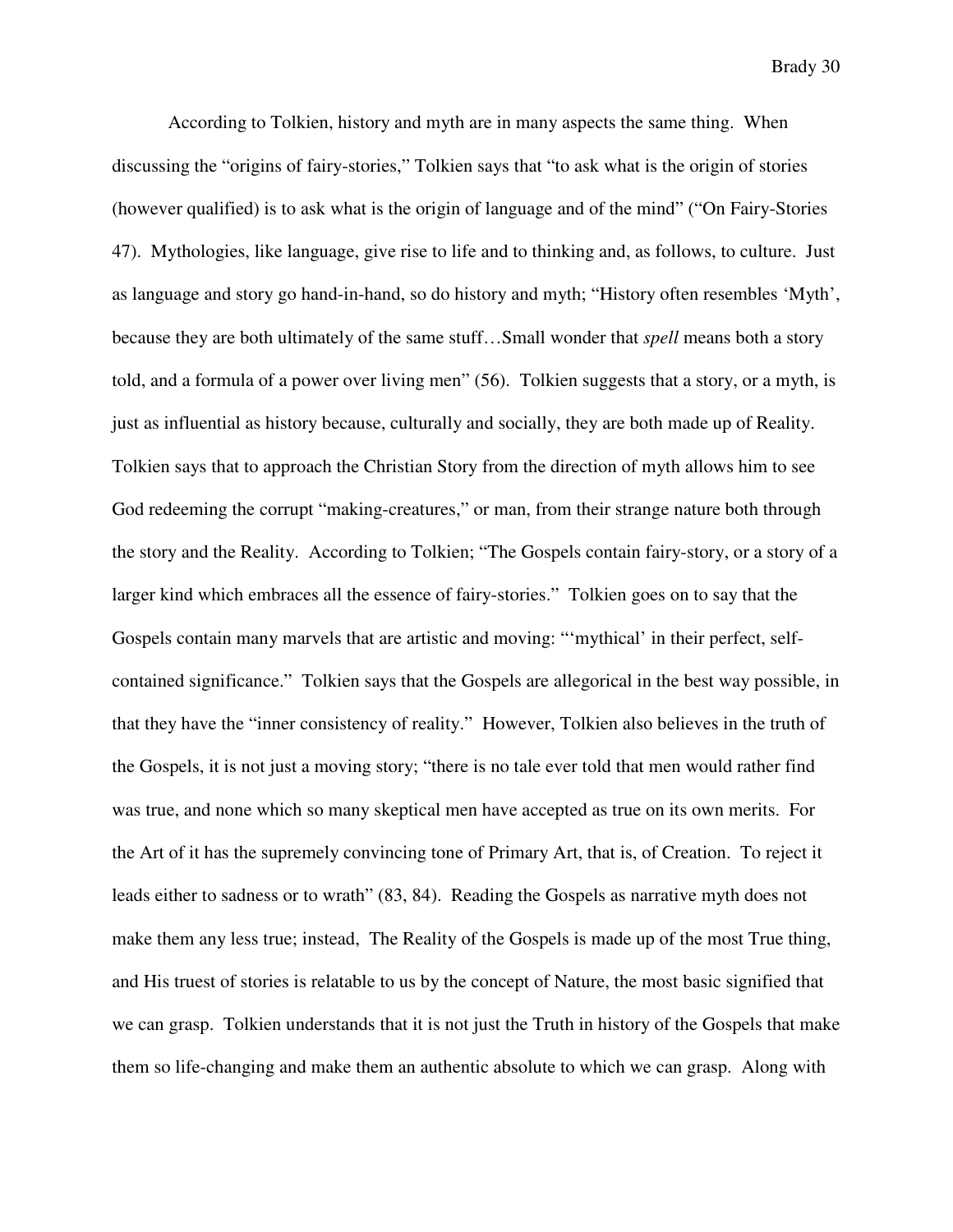the history exists the narrative, and it is the Truth found in the nature of feeling and character in this story that really speaks to humanity and is accepted.

#### **Concluding remarks:**

 Through his use of language and history, Tolkien addressed the condition of the separated signifier and signified by bringing people back to their roots and presenting an authentic Real. By creating his own myths and his own languages, Tolkien hearkened back to English history but also removed all mediation as his audience discovered for the first time the intricacies of Tolkien's literary world. The combination of the modernist and postmodernist conditions had left people with a drastically mediated language and existence that denied an authentic and created a fear of one's history.

 Tolkien's text offers a solution to the problem by revealing a world that is both complicit with the past and a brand new mythology that offers connections between the signified and signifiers that are basic and can be truly known, leading to a stronger faith in an authentic Reality. The work recalls the past and makes it relevant to the present: "Through the poetic process, things and persons who have long disappeared are remembered and recovered in language, and thus become part of the eternal present, the present of the very act of telling a tale or listening to a song" (Dawson 115). Tolkien did not just create a new "story" for people to follow to authenticity, he also raises the past and allows people to address history rather than stand outside of it. Tolkien studies often focus on invention, and this is an important part of his mythology, but Tolkien's "fantasy" world follows his very own definition of "fantasy" in which the myth is more Real than culture's manufactured "reality" of the present. However, some people have decried Tolkien's work as "escapist." Not only does Tolkien deny the negative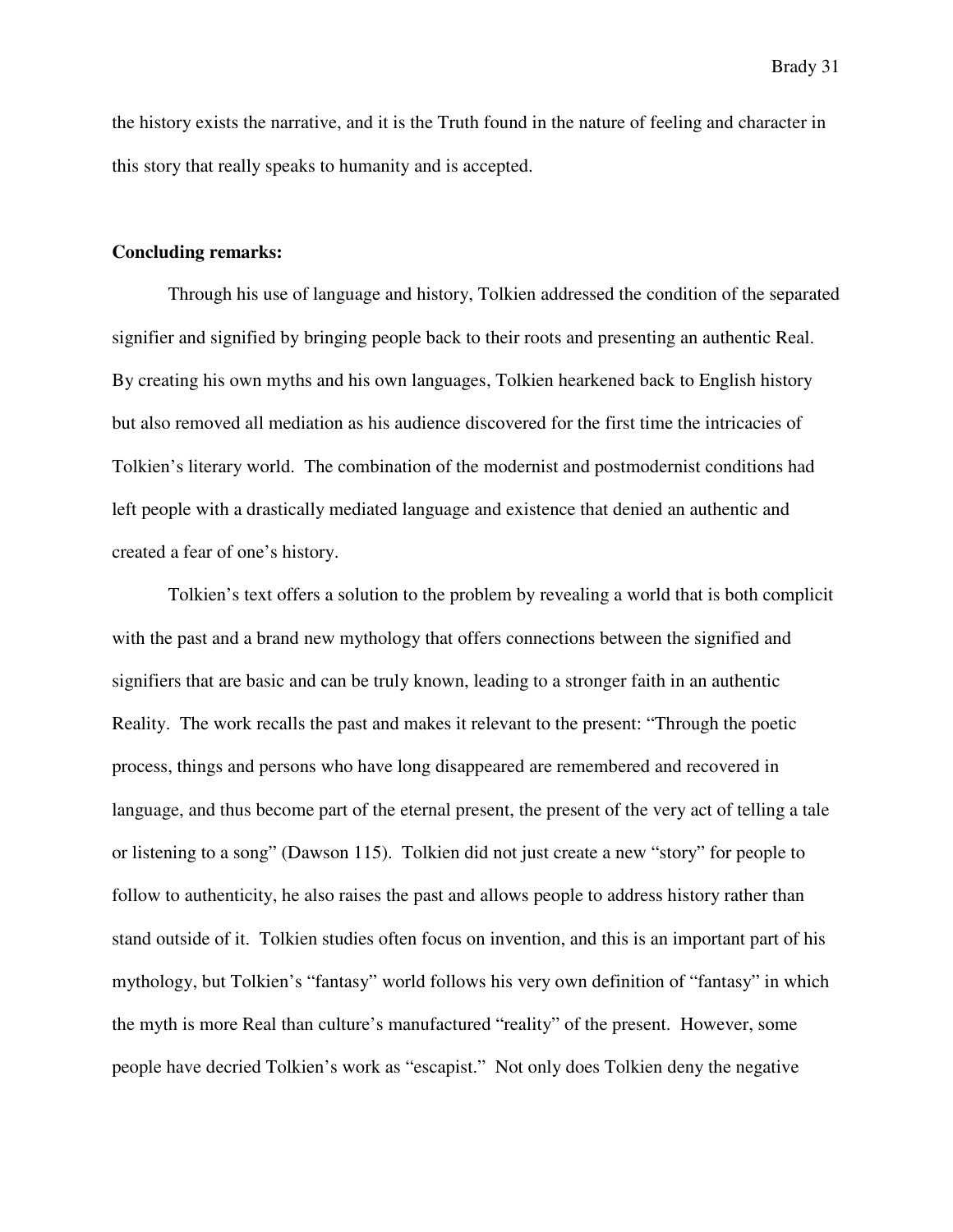connotations of this term, but his work is actually drawing the reader more into history rather than allowing him to escape from it as the culture industry does with its manufacture of distraction. Tolkien's work on the other hand "was supposed to draw the reader deeper and deeper into an appreciation of his inheritance… They were expected to read, first of all, for enjoyment, but if they studied, to study the book as reality. The cultural background of it is as carefully indicated to the reader as are the source-books" (Giddings and Holland 158). However, it is not just through study that one can appreciate the history implicit within the text; the effect of the languages on the audiences is largely subconscious. Tolkien touches on familiar mythology and history that involuntarily draw English-speaking readers to remember their roots without acknowledging that this is what they are doing. The power of Tolkien's text lies in its ability to not distract from society but rather move society towards the possibility of a Real through creating a world that is not commodified and mediated.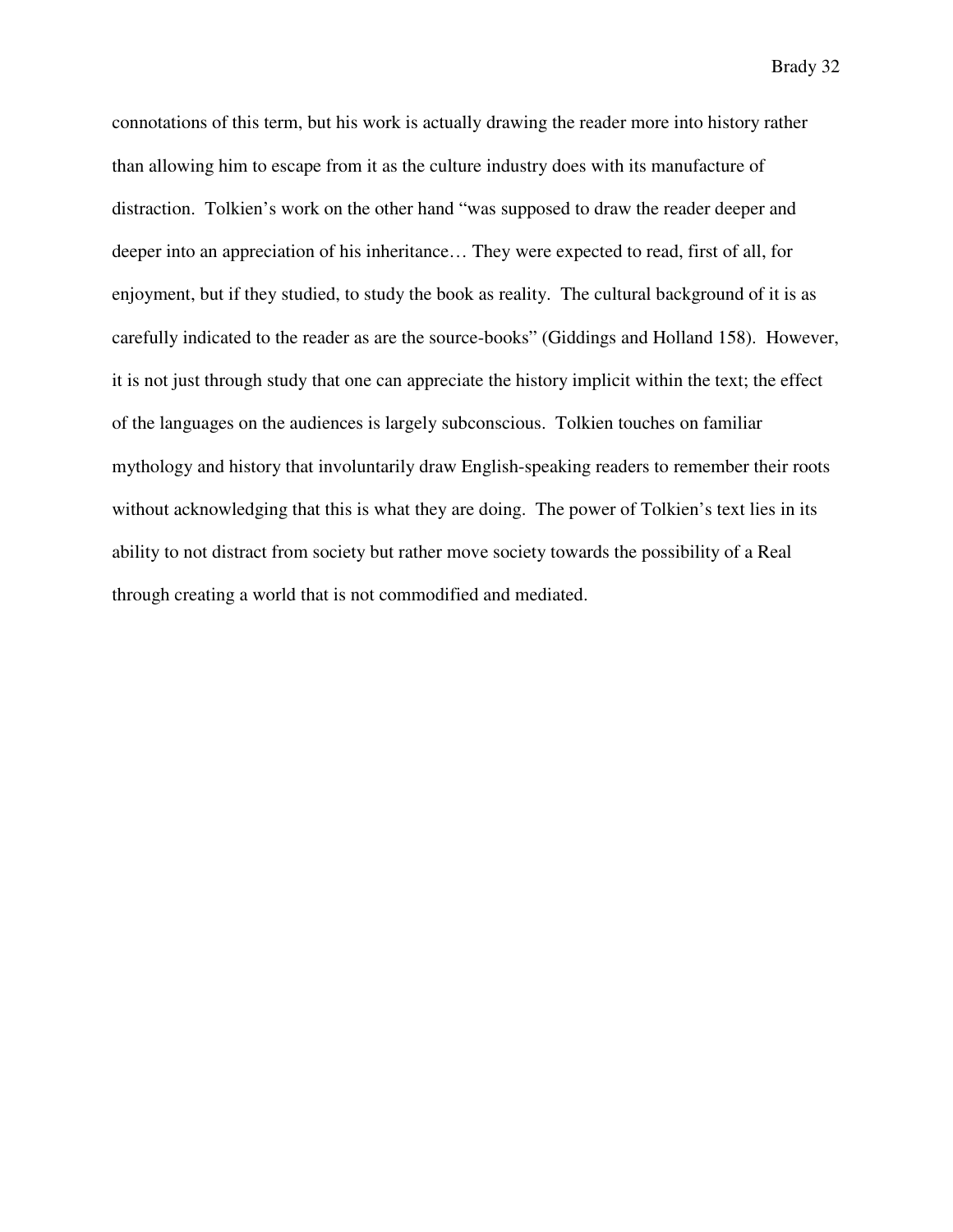Works Cited:

Boudrillard, Jean. "The Precession of Simulacra." *The Norton Anthology of Theory & Criticism.* Ed. Vincent B. Leitch. New York: W.W. Norton & Company, 2010. 1556-1566.

Carpenter, Humphrey. *Tolkien: A biography.* Boston: Houghton Mifflin Company, 1977.

Culler, Jonathan. *The Literary in Theory.* Stanford: Standford University Press, 2007.

- Dawson, Deidre. "English, Welsh, and Elvish: Language Loss, and Cultural Recovery in J.R.R. Tolkien's The Lord of the Rings." Chance, Jane and Alfred K. Siewers. *Tolkien's Modern Middle Ages.* New York: Palgrave Macmillan, 2005. 105-119.
- Giddings, Robert and Elizabeth Holland. "Chapter 10: The Indo-European Connection." *J.R.R. Tolkien: The Shores of Middle-earth.* Frederick: Alethia Books, 1981. 147-163.
- Harpham, Geoffrey Galt. *Language Alone: The Critical Fetish of Modernity.* New York: Routledge, 2002.
- Klages, Mary. *Literary Theory: A Guide for the Perplexed.* New York: Continuum Books, 2006.
- Leitch, Vincent B. *The Norton Anthology of Theory and Criticism.* New York: W.W. Norton & Company, 2010.
- Pearce, Joseph. *Tolkien: Man and Myth.* San Francisco: Ignatius Press, 1998.
- Potter, Simeon. *Language in The Modern World.* Aylesbury: Penguin Books, 1968.
- Reilly, R. J. *Romantic Religion: A Study of Barfield, Lewis, Williams, and Tolkien.* Athens: University of Georgia Press, 1971.

Rorty, Richard. *Philosophy and Social Hope.* London: Penguin Books, 1999.

Saussure, Ferdinand de. "From Course in General Linguistics." Leitch, Vincent B. *The Norton Anthology of Theory and Criticism.* New York: W.W. Northon & Company, 2010. 850- 866.